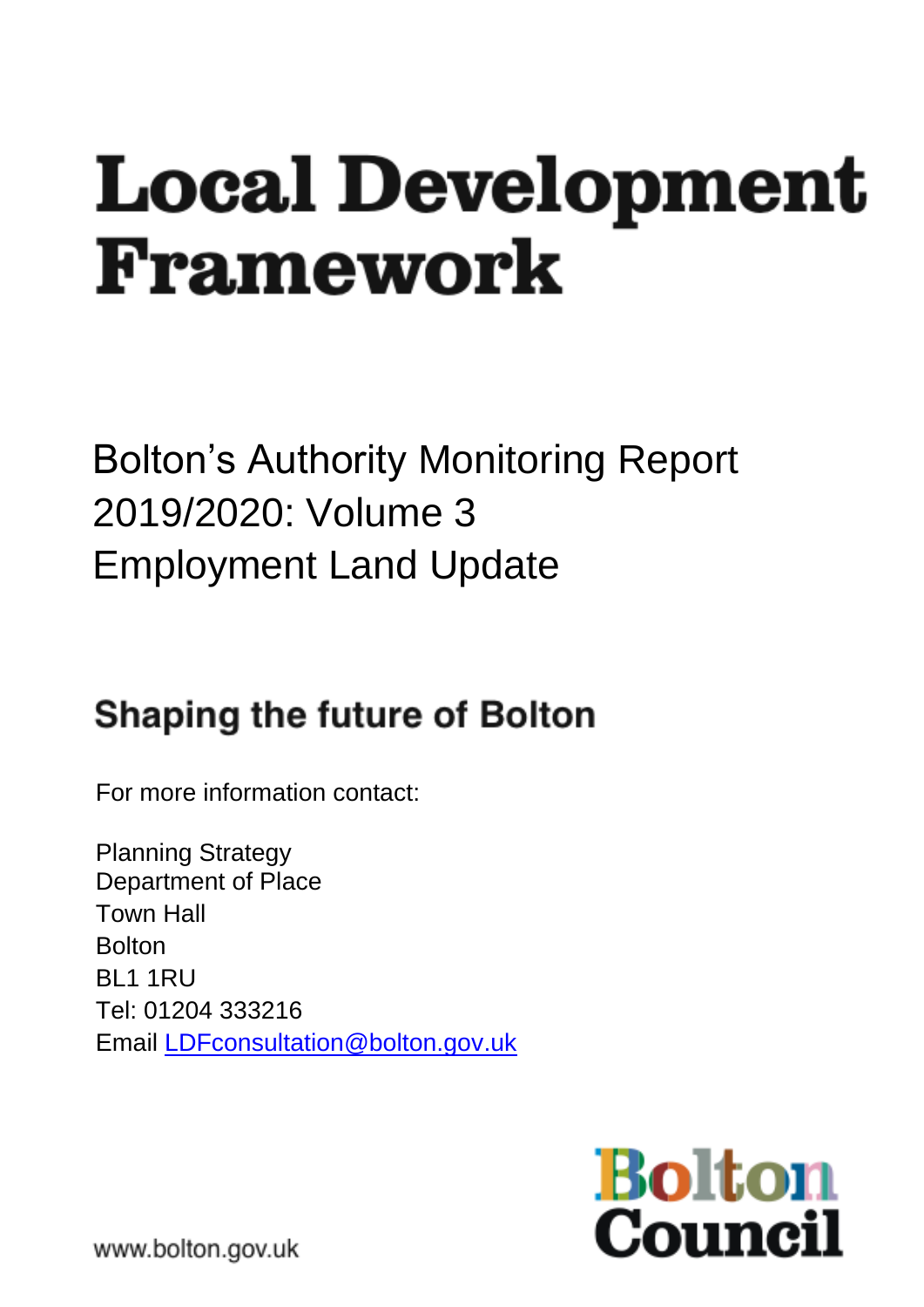#### **2020 Employment Land Update**

#### **1. Introduction:**

The 2020 Employment Land Update has the following objectives:

- To monitor the supply, availability and development rates of employment land and floorspace across the borough;
- To analyse any significant changes that have occurred during the monitoring period  $1<sup>st</sup>$ April 2019 to the  $31<sup>st</sup>$  March 2020;
- To form part of Bolton Council's Local Plan Evidence Base;
- To help ensure that Bolton has a portfolio of high quality, flexible employment sites that is capable of adapting to changing conditions and that meet the needs of both its own residents and the wider area;
- To help ensure that Bolton takes advantage of the economic opportunities presented by Bolton town centre and the M61 corridor;
- To help create a transformed and vibrant Bolton town centre;
- To ensure that Bolton takes full economic advantage of its location in the Greater Manchester City Region;
- To ensure that Bolton fully contributes to and benefits from the development of the Greater Manchester Spatial Framework (GMSF).
- To support the draft GMSF's aim of boosting the competitiveness of the northern boroughs of Greater Manchester.

Although this report relates only to use classes B1, B2 and B8 the council recognises the importance of other types of employment, for example, retail in the creation of a prosperous Bolton.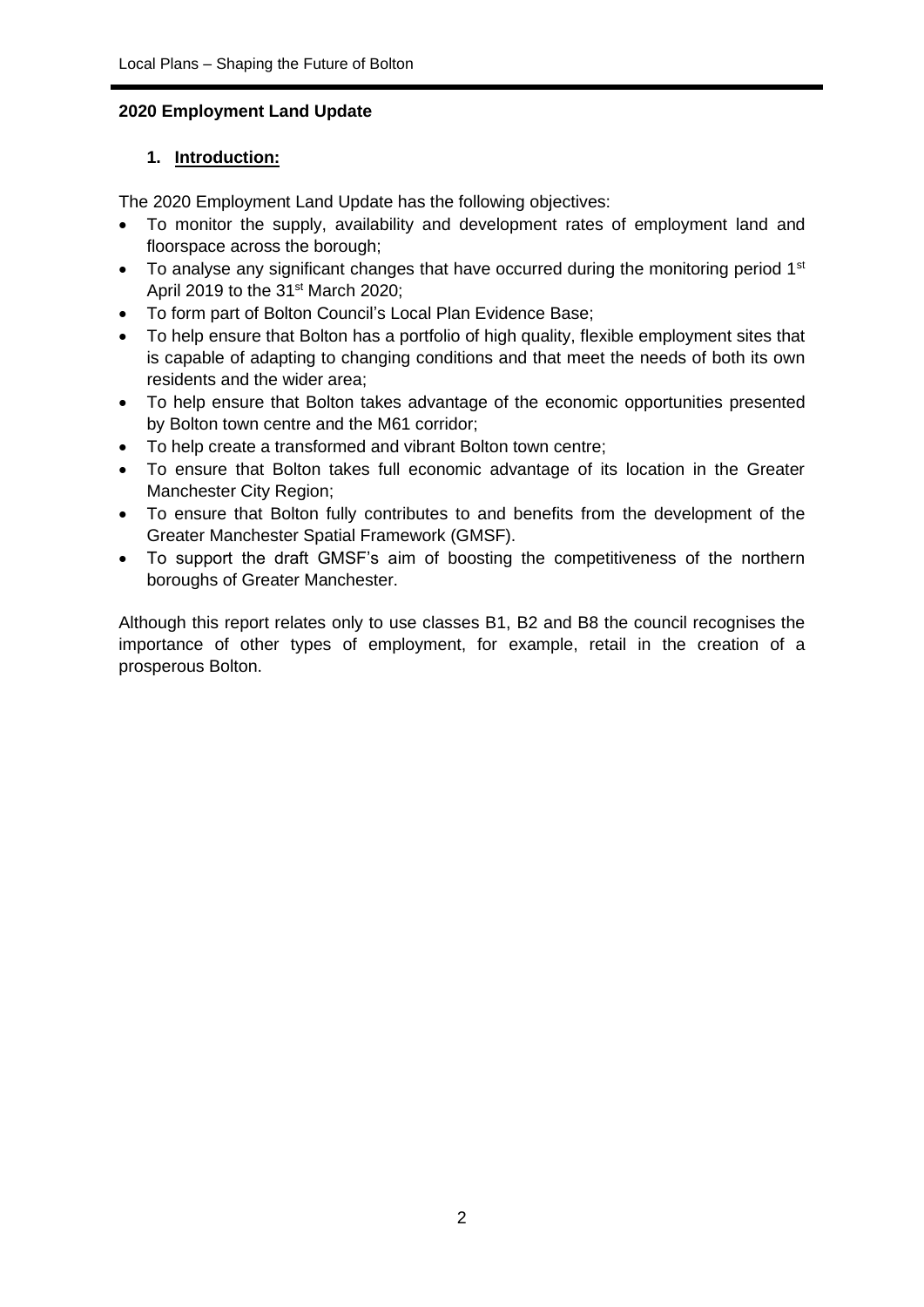# **2. Historic Employment Land Completions**

Figure 1 illustrates the fluctuations that have taken place, in terms of take up of land for employment use, across the borough, in the 35 years between 1985 and 2020. During the monitoring period 0.25 hectares of land was developed for new employment use. The 5 year average of 11.9 ha exceeds the core strategy target of 8 hectares per year.



There have been three periods when employment land completions have been particularly high – 1990 to 1993, 2004 to 2007 and 2015 onwards. This is the result of two factors. First, these were periods of economic growth. Second, the availability of good quality employment land. During these periods there was significant take up of employment land at attractive sites along the M61 Corridor, for example, Wingates Industrial Estate (1990- 1993), Middlebrook (2004-2007), Logistics North (2015 onwards) and also at The Valley (1990-1993).

The Allocations Plan ensures the availability of an attractive, flexible portfolio of employment sites through its employment allocations including the 80 hectare site in the M61 Corridor at Logistics North (Cutacre) (site 5P1.1). However, it is expected that Logistics North (Cutacre) (site 5P1.1) will be fully committed by the early 2020s. The draft GMSF (2020) proposed to allocate significant new, high quality employment land in the M61 corridor. Following Stockport Council's withdrawal from the GMSF, discussions about the way forward are taking place.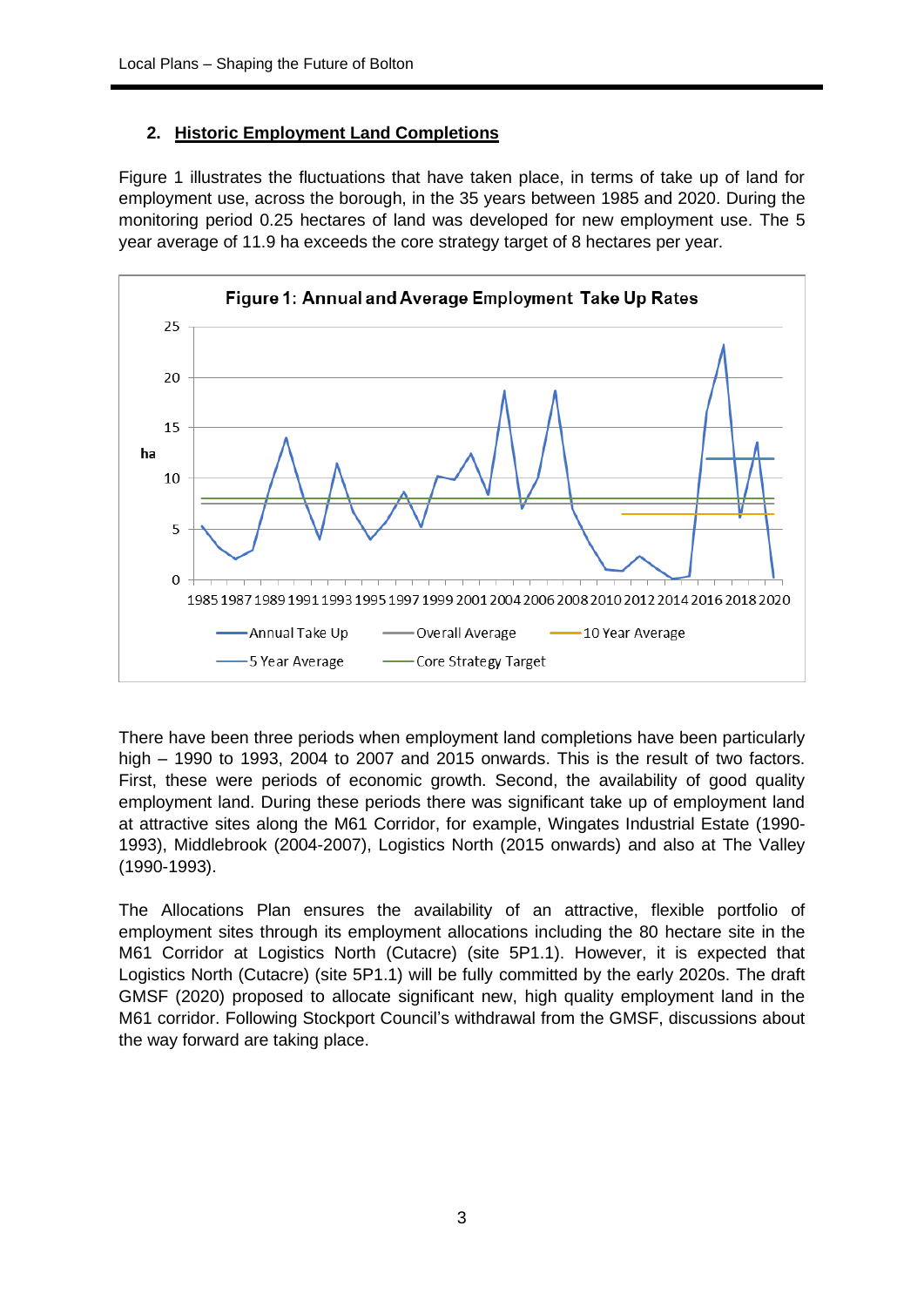# **3. Employment Completions April 2019 – March 2020.**

#### **A. Completions on Allocated Employment Land**

The Allocations Plan allocates 12 sites for employment development, consisting of between 130 and 145 hectares of land (Appendix 2). There were no completions on this land during the monitoring period.

#### **B. All completions**

The following section provides an analysis of all new employment land completions and the amount of employment floorspace developed.

#### Table 1: Total (gross) amount of additional employment floorspace completed (M²)

Gross additional employment floorspace is calculated as new floorspace completions, plus any gains through change of use and conversions.

|           | 2015/2016 | 2016/2017 | 2017/2018 | 2018/2019 | 2019/2020 |
|-----------|-----------|-----------|-----------|-----------|-----------|
| Β1        | 3579      | 15927     | 739       | 3285      | 4915      |
| <b>B2</b> | 606       | 14767     | 26344     | 12861     | 3558      |
| <b>B8</b> | 55040     | 81074     | 71624     | 43559     | 3923      |
| Total     | 59225     | 111768    | 98707     | 59705     | 12396     |



In the last 5 years there has been a significant amount of gross employment floorspace developed, with the majority falling within Use Class B8. This is primarily due to completions at Logistics North/Cutacre (Employment Allocation 5P1.1).

Figure 2A illustrates the long term trend with regard to gross additional floorspace. The significant increase in employment floorspace development since 2015, primarily due to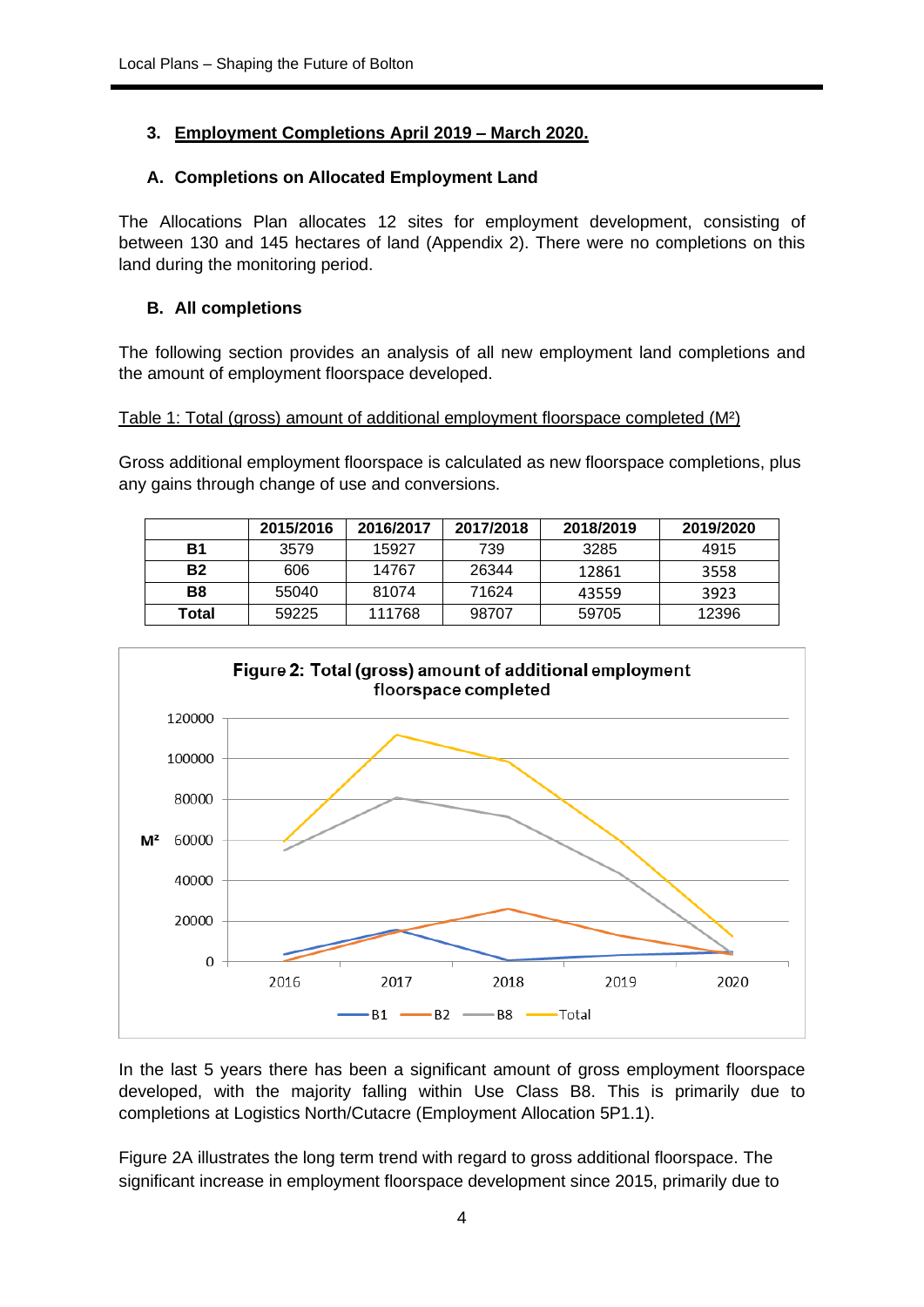the completions at Logistics North/Cutacre (5P1.1), can clearly be seen. There were, however, no completions at Logistics North/Cutacre (5P1.1) during the current monitoring period.



#### Total (Net) amount of additional employment floorspace completed 2019-2020 (M²)

Net additional employment floorspace is calculated as new gross floorspace completions, minus demolitions, plus any gains or losses through change of use and conversions. During this monitoring period 64,822m² of employment floorspace was lost, meaning that overall the amount of employment floorspace in the borough decreased by 52,426m². The majority of the loss of employment floorspace (48,196m²) was due to the demolition of Beehive Mill for housing. The planning permission reference for this scheme is 96907/16. Further analysis is provided below.

Table 2: Total (Net) amount of additional employment floorspace completed 2019-2020 (M²)

|       | <b>Gross</b><br>additional<br>floorspace<br>(M <sup>2</sup> ) | Losses through<br>demolitions,<br>change of use and<br>conversion (M <sup>2</sup> ) | <b>Net</b><br>additional<br>floorspace<br>(M <sup>2</sup> ) |
|-------|---------------------------------------------------------------|-------------------------------------------------------------------------------------|-------------------------------------------------------------|
| Β1    | 4915                                                          | 518                                                                                 | 4397                                                        |
| B2    | 3558                                                          | 10967                                                                               | $-7409$                                                     |
| B8    | 3923                                                          | 53337                                                                               | $-49414$                                                    |
| Total | 12396                                                         | 64822                                                                               | $-52426$                                                    |

Further discussion of employment losses can be found in section 4, with full details in Appendix 7.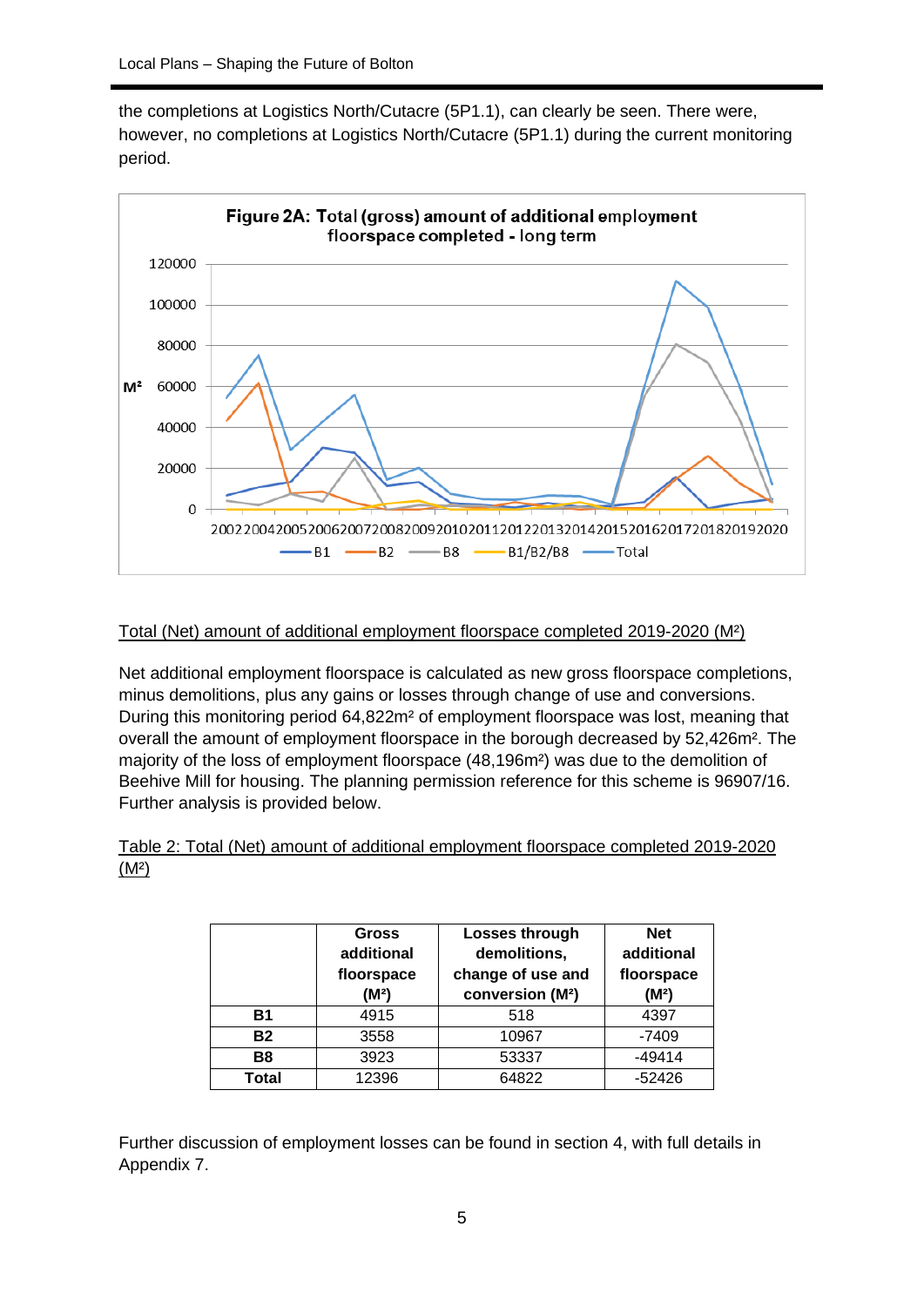

Net additional floorspace completions since 2010 are illustrated in figure 3.

Table 3 and figure 4 illustrate the development of new employment land. This does not include extensions, change of use or conversions.

| Table 3: Take up of land for employment use (hectares) |  |
|--------------------------------------------------------|--|
|--------------------------------------------------------|--|

|                | 2015/2016 | 2016/2017 | 2017/2018 | 2018/2019 | 2019/2020 |
|----------------|-----------|-----------|-----------|-----------|-----------|
| <b>B1</b>      | 0.07      | 1.62      |           | 0.07      | 0.1       |
| <b>B2</b>      | 0.17      | 3.5       | 6.21      | 2.95      | 0.02      |
| B <sub>8</sub> | 16.2      | 18.12     |           | 10.5      | 0.13      |
| Total          | 16.44     | 23.24     | 6.21      | 13.52     | 0.25      |

![](_page_5_Figure_6.jpeg)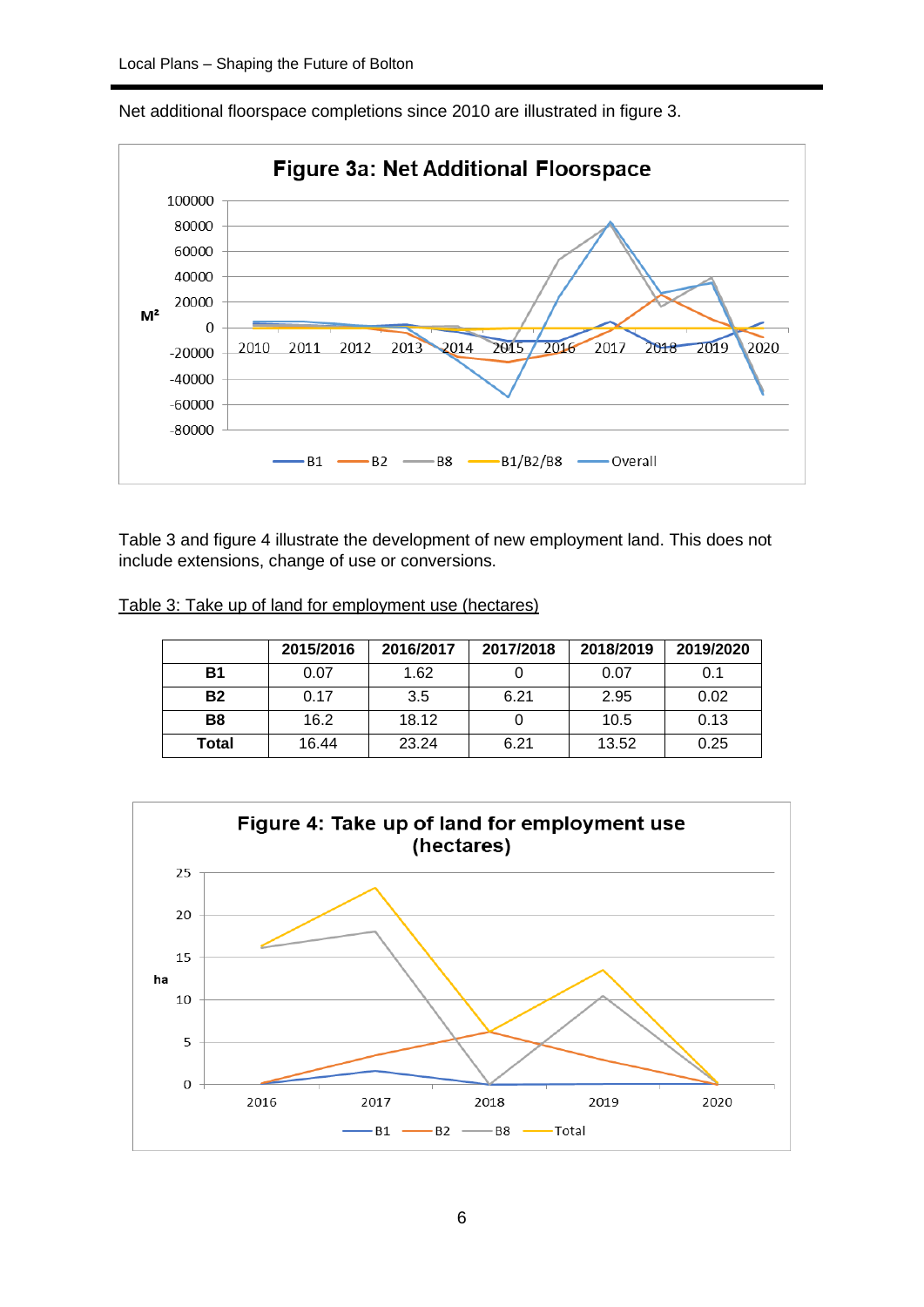0.25 hectares of land was developed for new employment use in the 12 months up to  $31<sup>st</sup>$ March 2020, a decrease in comparison to recent years. This is due to there being no completions at Logistics North/Cutacre (5P1.1) during the current monitoring period. The continued availability of quality employment land at Logistics North/Cutacre (5P1.1), as well as other development, is expected to result in significant employment land completions in next few years. However, it is expected that Logistics North/Cutacre (5P1.1) will be fully committed within the next few years. The draft GMSF (2020) proposed to allocate significant new, high quality employment land in the M61 corridor. Following Stockport Council's withdrawal from the GMSF, discussions about the way forward are taking place.

# **C. Completions on Previously Developed Land (2019/2020)**

Table 4 illustrates, for Use Classes B1, B2 and B8, the total amount of completed floorspace across the borough as well as the amount of that floorspace on previously developed land.

|                                                          | <b>B1</b> | <b>B2</b> | B8   | Total |
|----------------------------------------------------------|-----------|-----------|------|-------|
| Total amount of additional employment floorspace         | 4915      | 3558      | 3923 | 12396 |
| completed (m <sup>2</sup> )                              |           |           |      |       |
| Total amount of additional employment floorspace         | 4915      | 3558      | 3923 | 12396 |
| completed on previously developed land (m <sup>2</sup> ) |           |           |      |       |
| % of additional employment floorspace completed          | 100       | 100       | 100  | 100   |
| on previously developed land                             |           |           |      |       |

# Table 4: Completions on Previously Developed Land (2019/2020)

Like in other recent years all employment completions were on previously developed land, in line with the aims of the Core Strategy and one of the core planning principles of the National Planning Policy Framework.

# **D. B1 (office) schemes in Bolton town centre**

Table 5 illustrates the total amount of B1 (office) floorspace completed across the local authority area as well as the amount of that floorspace in Bolton town centre.

| Table 5: B1 (office) schemes in Bolton town centre |  |  |  |  |
|----------------------------------------------------|--|--|--|--|
|----------------------------------------------------|--|--|--|--|

|                               | 2015/2016 | 2016/2017 | 2017/2018 | 2018/2019 | 2019/2020 |
|-------------------------------|-----------|-----------|-----------|-----------|-----------|
| <b>Total amount of B1</b>     | 707       | 15927     | 661       | 1174      | 456       |
| (office) floorspace           |           |           |           |           |           |
| developed within              |           |           |           |           |           |
| the borough (m <sup>2</sup> ) |           |           |           |           |           |
| <b>Total amount of B1</b>     | O         | 3793      | 386       | 500       | 199       |
| (office) floorspace           |           |           |           |           |           |
| developed within              |           |           |           |           |           |
| <b>Bolton town centre</b>     |           |           |           |           |           |
| (m <sup>2</sup> )             |           |           |           |           |           |
| % of floorspace               | U         | 24        | 58        | 43        | 44        |
| developed within              |           |           |           |           |           |
| <b>Bolton town centre</b>     |           |           |           |           |           |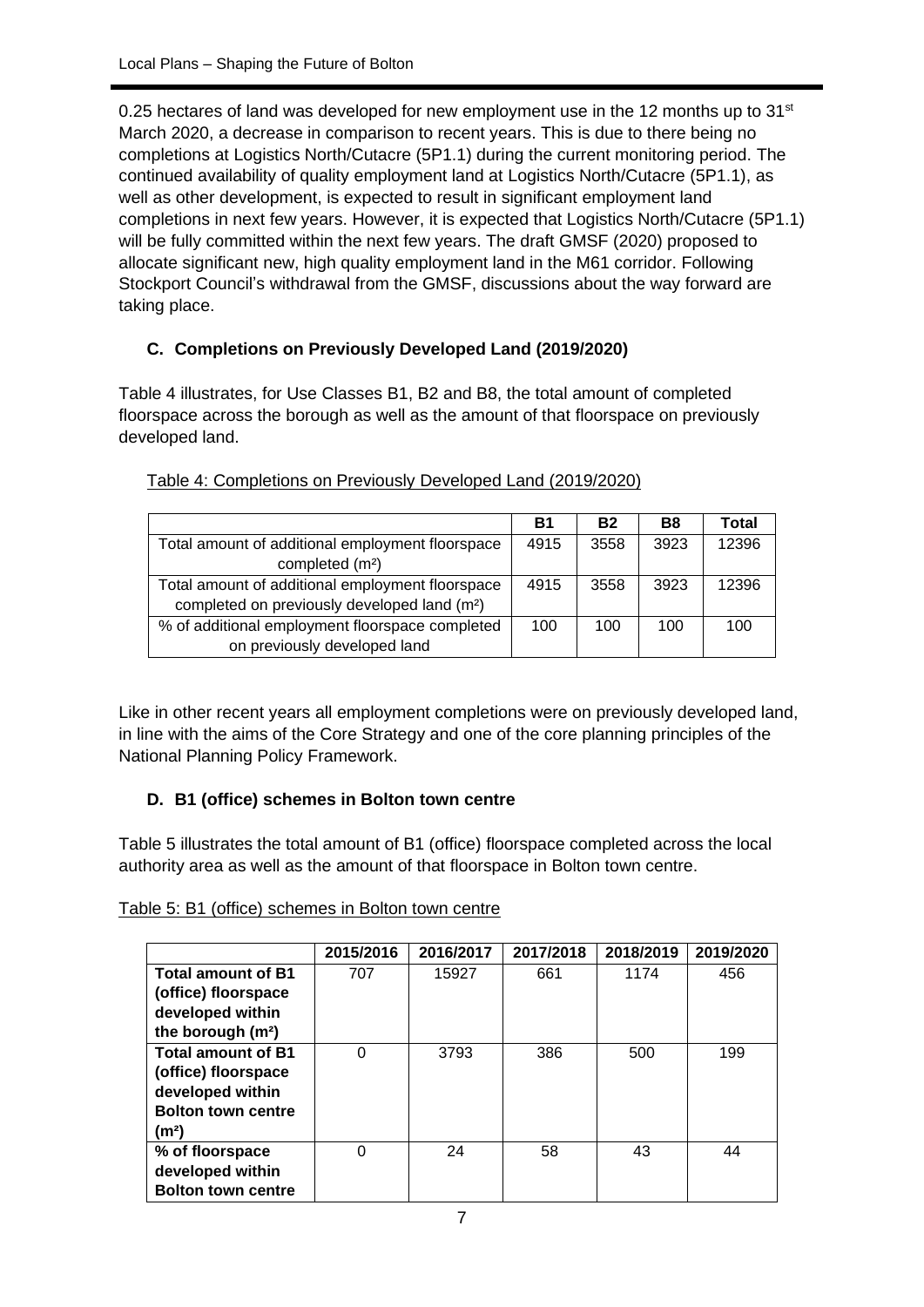In the 12 month period up to 31<sup>st</sup> March 2020 456m<sup>2</sup> of new B1 office floorspace was completed, with 44% located in Bolton town centre.

#### **E. Completions by Core Strategy area**

The Core Strategy focuses employment development in Bolton town centre, the three renewal areas and the M61 corridor. The actual distribution of the new employment land completed in the 12 months leading up to 31<sup>st</sup> March 2020 is illustrated in table 6. This table also assesses whether the amount of employment land developed meets Core Strategy targets.

| <b>Core Strategy</b><br>Area                  | <b>Core Strategy Indicator</b>                                         | <b>Core Strategy</b><br><b>Target</b>       | <b>Land Developed</b><br>(ha) |
|-----------------------------------------------|------------------------------------------------------------------------|---------------------------------------------|-------------------------------|
| Bolton town<br>centre                         | Amount of employment land<br>developed in Bolton town<br>centre        | N/A                                         | 0                             |
| Renewal<br>Areas                              | Amount of employment land<br>developed in the renewal<br>areas         | N/A                                         | 0.02                          |
| M61 Corridor:<br>Horwich Loco<br><b>Works</b> | Amount of employment land<br>developed at Horwich Loco<br><b>Works</b> | An average of<br>1ha annually<br>after 2013 | 0                             |
| M61 Corridor:<br>Logistics<br>North/Cutacre   | Amount of employment land<br>developed at Logistics North/<br>Cutacre  | N/A                                         | $\Omega$                      |
| M61 Corridor:<br>Other M61<br>Corridor sites  | Amount of employment land<br>developed at other M61<br>corridor sites  | An average of<br>2ha annually<br>until 2015 | 0.13                          |
| Other areas                                   | N/A                                                                    | N/A                                         | 0.1                           |
| <b>Bolton</b><br><b>Borough</b>               | Amount of employment land<br>developed                                 | An average<br>of 8 hectares<br>annually     | 0.25                          |

#### Table 6: Completions by Core Strategy Area

0.25 hectares of land was developed for new employment use during the monitoring period, a decrease in comparison to recent years.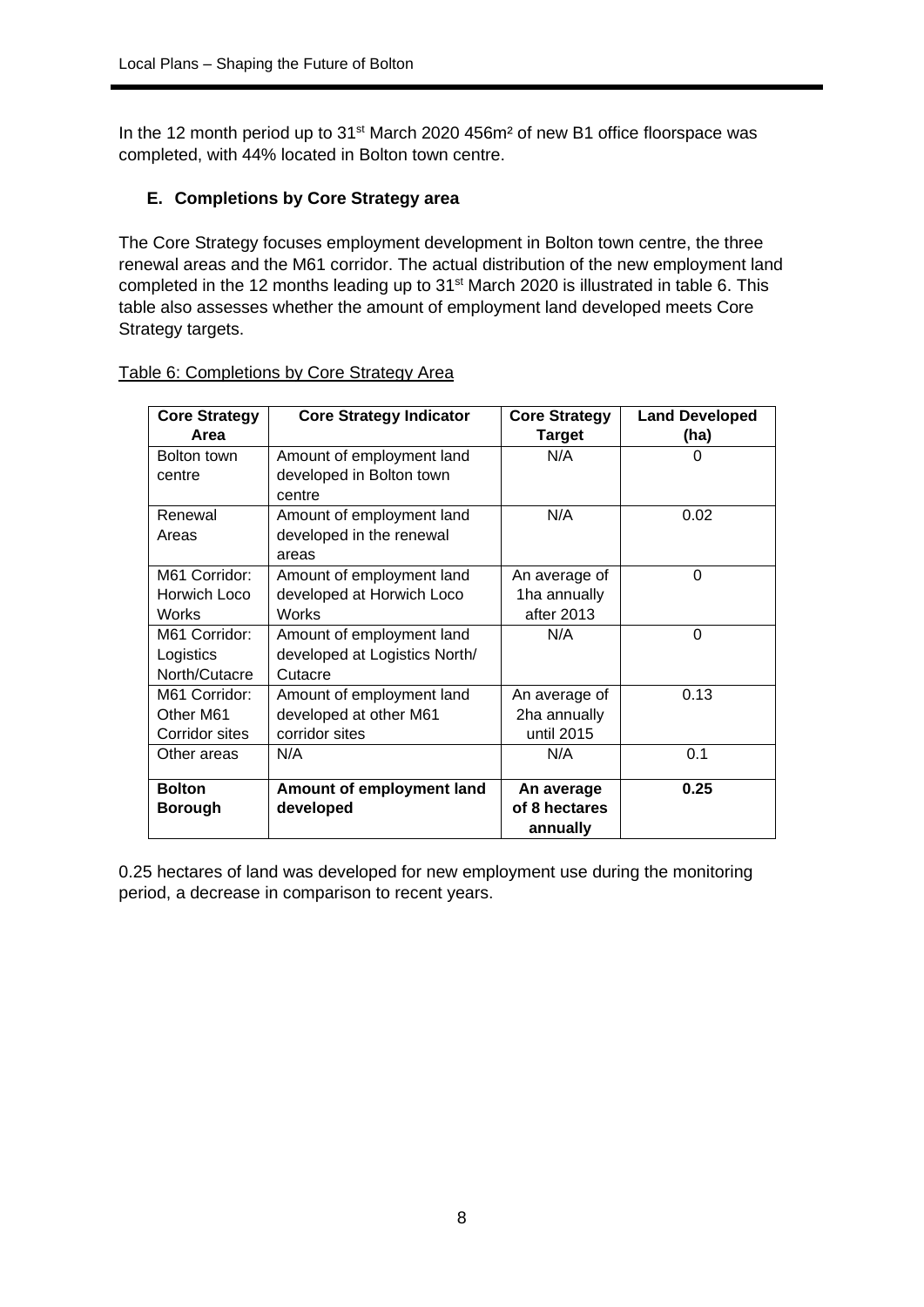#### **Loss of Employment Land and floorspace to other uses**

Between 1<sup>st</sup> April 2019 and 31<sup>st</sup> March 2020 3.89 hectares of employment land was lost to other uses. Details are provided below.

## Table 7a: Employment land losses

| <b>Application</b> | <b>Development</b>        | Location          | <b>Allocation</b>   | <b>Employment</b> |
|--------------------|---------------------------|-------------------|---------------------|-------------------|
| <b>Number</b>      |                           |                   |                     | land lost (ha)    |
| 06042/19           | Erection of 4no.          | Land at Adelaide  | Mixed Use           | 0.34              |
|                    | detached residential      | Street &          | Development:        |                   |
|                    | dwellings with            | Bridgeman Street, | <b>Higher Swann</b> |                   |
|                    | associated access and     | <b>Bolton</b>     | Lane/Sunnyside      |                   |
|                    | landscaping details       |                   |                     |                   |
| 96907/16           | Outline application for   | Beehive Mills,    | N/A                 | 3.55              |
|                    | demolition of existing    | Crescent Road,    |                     |                   |
|                    | buildings and erection of | Bolton, BL3 2JT   |                     |                   |
|                    | up to 121 dwellings       |                   |                     |                   |
|                    | including new access      |                   |                     |                   |
|                    | and associated works      |                   |                     |                   |
|                    | (access details only)     |                   |                     |                   |
|                    |                           |                   |                     | 3.89              |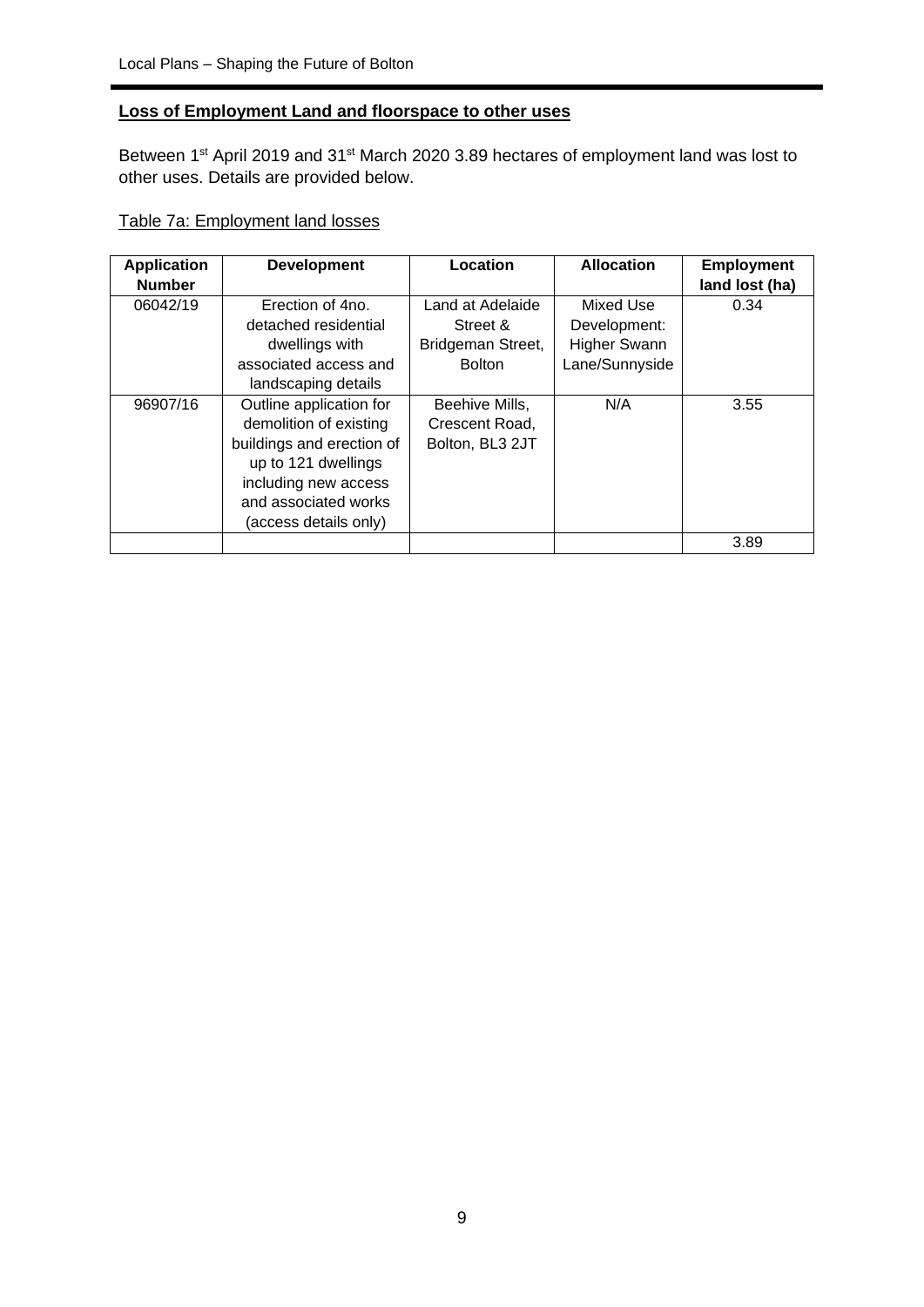![](_page_9_Figure_1.jpeg)

![](_page_9_Figure_2.jpeg)

64,822m² of employment floorspace was lost to other uses during the monitoring period. This is illustrated in figures 6 and 7, and details are provided in Appendix 7.

![](_page_9_Figure_4.jpeg)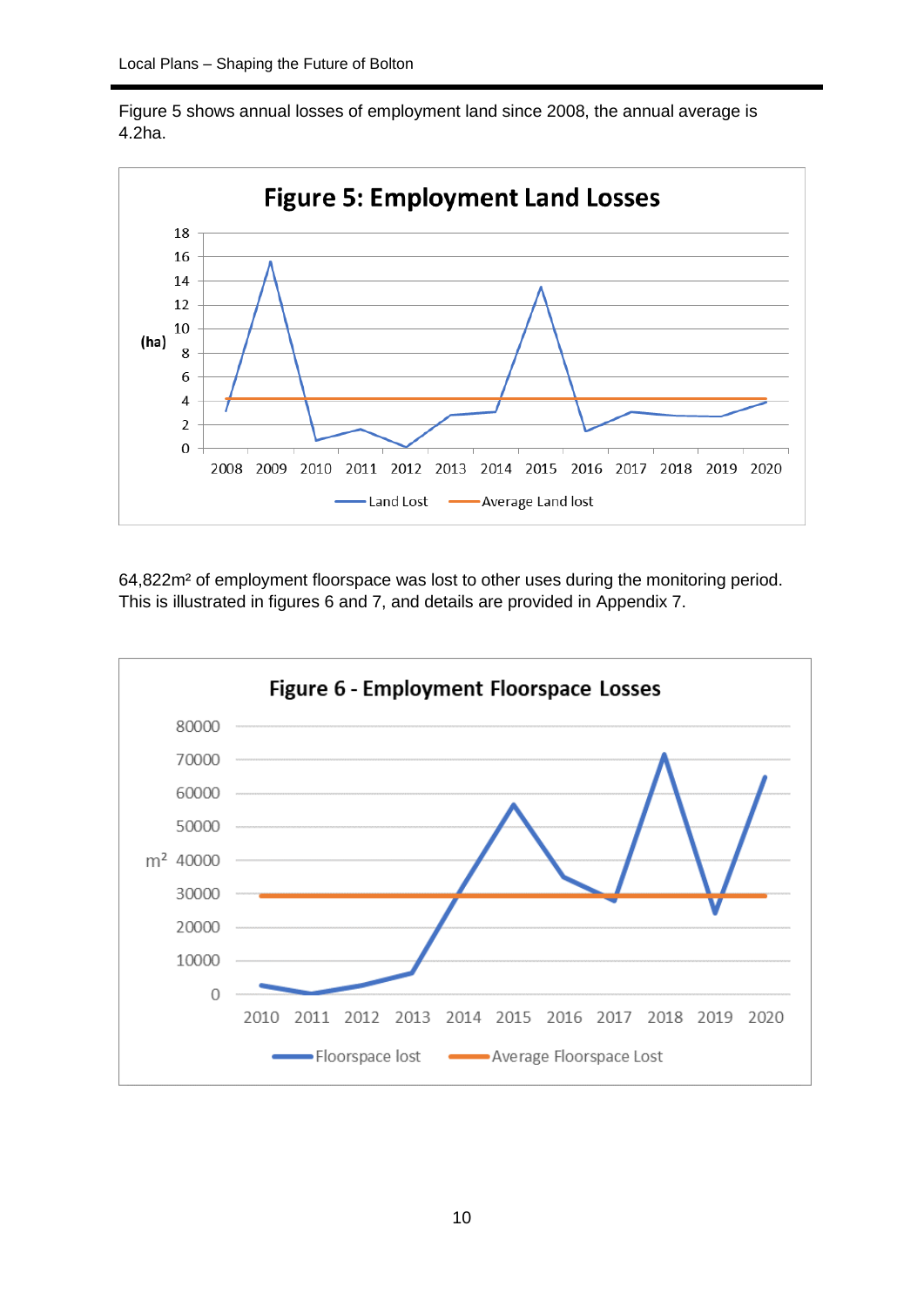![](_page_10_Figure_1.jpeg)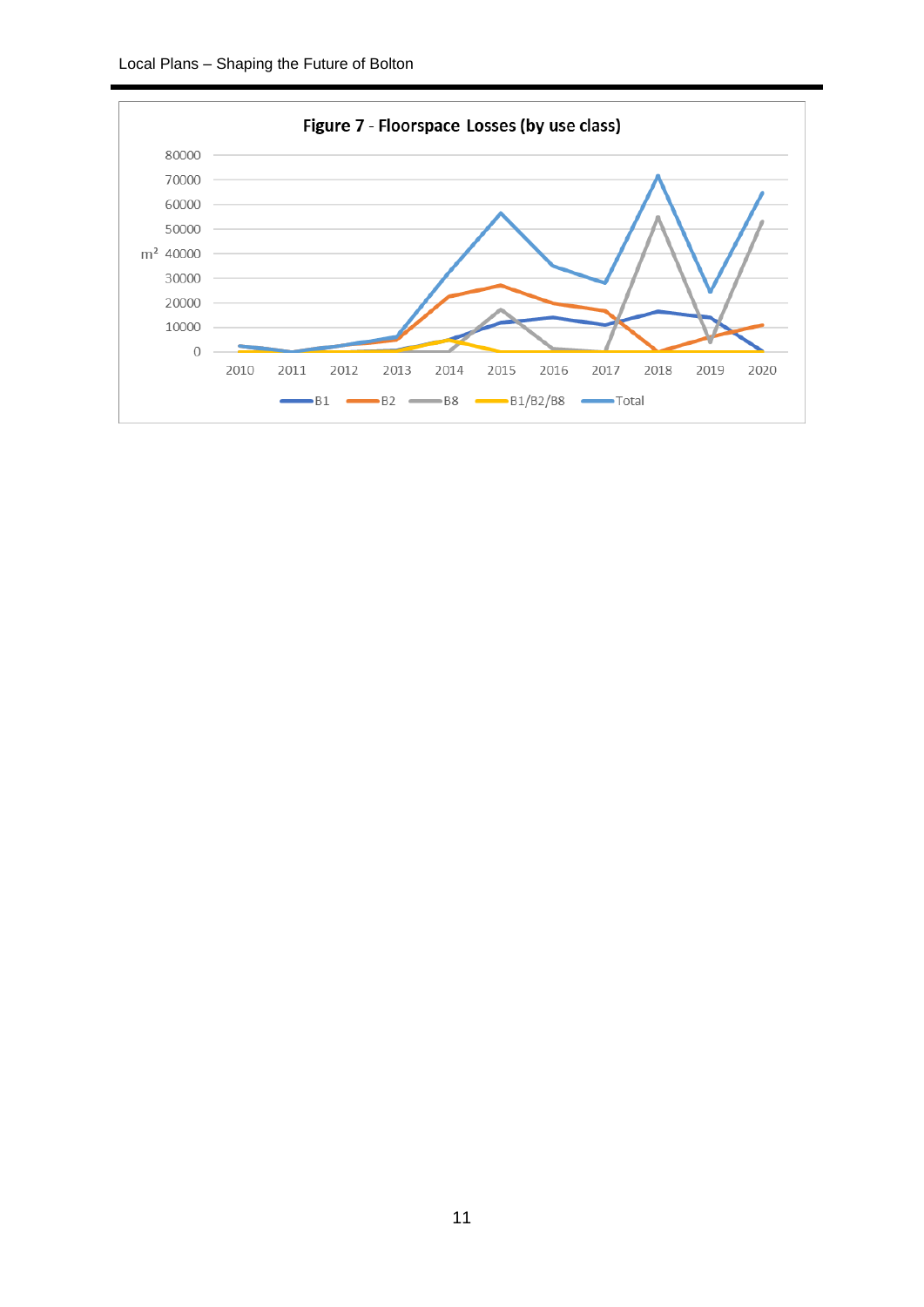# **4. Employment Land Supply**

The Allocations Plan allocates 129.59-144.59ha of land for new employment development, details can be found in Appendix 2. Take up of this land for employment use and losses of this land to other uses during the current monitoring period are outlined in table 9. This table also illustrates the total supply i.e. allocations plus sites under construction and unimplemented planning permissions.

| Table 9: Changes to Employment Land Resource (1 <sup>st</sup> April 2019 – 31 <sup>st</sup> March 2020) |
|---------------------------------------------------------------------------------------------------------|
|---------------------------------------------------------------------------------------------------------|

|                                    | <b>Area in Hectares</b> | <b>Total Number of Sites</b> |
|------------------------------------|-------------------------|------------------------------|
| <b>Employment Allocations</b>      | 72.31-87.31             | 11                           |
| available at end of March          |                         |                              |
| 2019                               |                         |                              |
| Allocations completed              |                         |                              |
| Allocations partially              |                         |                              |
| completed                          |                         |                              |
| Allocations lost to other uses     |                         |                              |
| Allocations partially lost to      |                         |                              |
| other uses                         |                         |                              |
| <b>Employment Allocations</b>      | 61.69-71.69*            | 11                           |
| available at 31 March 2020         |                         |                              |
| Mixed use sites under              | 3.55                    | 1                            |
| construction*                      |                         |                              |
| Permissions not implemented        | 1.38                    | $\overline{2}$               |
| on mixed use sites                 |                         |                              |
| Sites under construction on        | 2.881                   | 3                            |
| protected employment land          |                         |                              |
| Permissions not implemented        | 15.26                   | 13                           |
| on protected employment            |                         |                              |
| land                               |                         |                              |
| Unallocated sites under            | 0.03                    | 1                            |
| construction                       |                         |                              |
| Permission not implemented         | 2.22                    | 5                            |
| on unallocated sites               |                         |                              |
| <b>Total Land Available at the</b> | $87.01 - 97.01$         | 36                           |
| end of March 2020                  |                         |                              |
| <b>Core Strategy target</b>        | 50                      | N/A                          |
| employment land supply             |                         |                              |

\*Change is total 'area in hectares' is due to the site size at Horwich Loco Works being reduced to 4.38ha to reflect planning permission 91352/14

The employment land resource now consists of 11 sites making up 61.69-71.69 hectares of employment land. A full list of all the sites in the Employment Land Resource, as of April 2020, can be found in Appendix Two.

The addition of under construction and unimplemented permissions, brings the total supply to 87.01 – 97.01 hectares. Further details can be seen in Appendices 3 and 4.

The Core Strategy sets a target of 50 hectares of employment land being available at any one time. Table 9 illustrates that this target is currently being exceeded.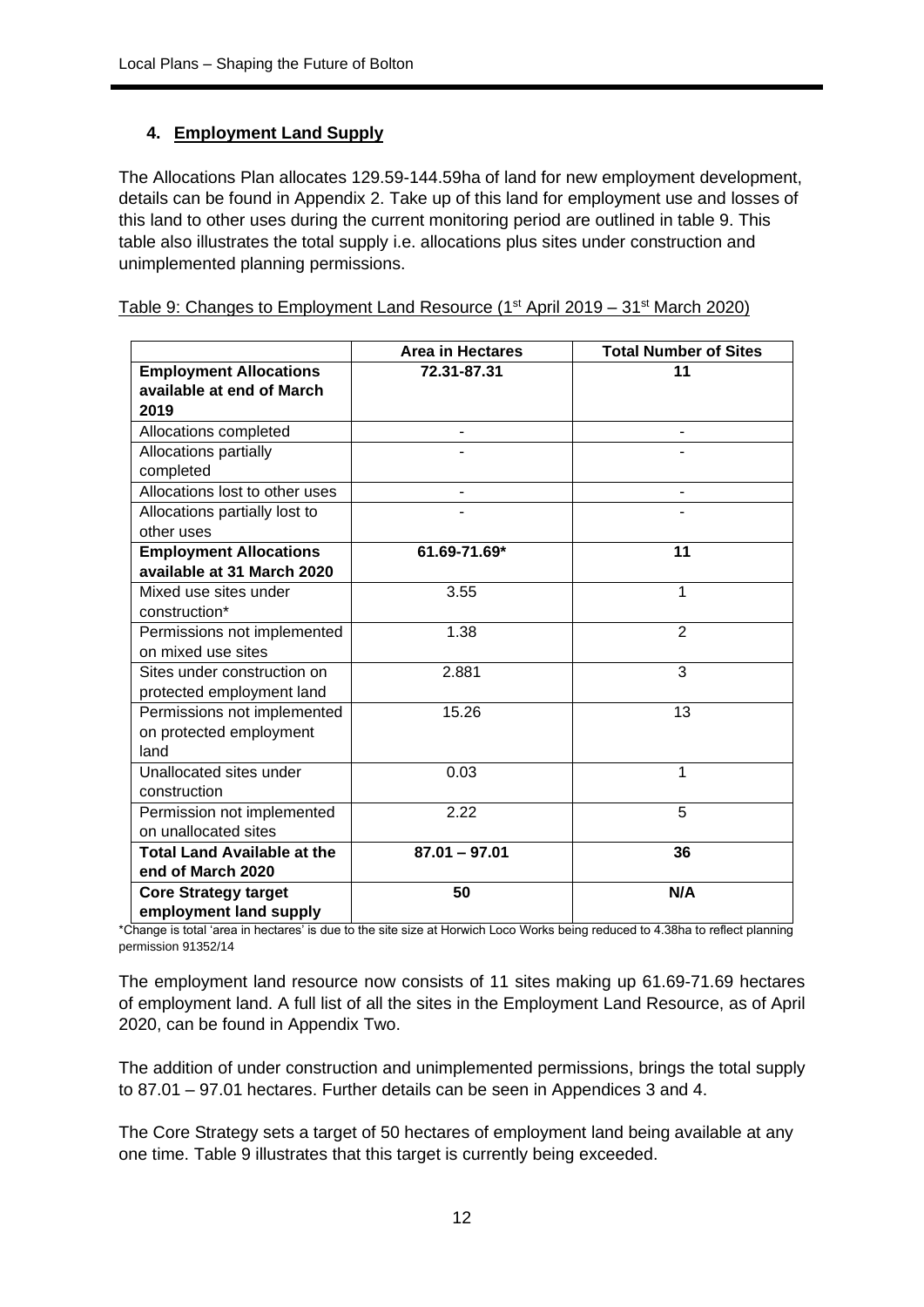#### **Appendix 1: All Employment Completions across the borough April 2019 - March 2020:**

The tables below show all new employment completions in the borough. This includes the development of new land for employment use, extensions to existing employment premises, changes of use to employment and schemes involving the demolition of existing employment premises being replaced by new employment development.

#### **Appendix 1A: New Employment Completions on protected employment land**

| <b>Application</b><br><b>Number</b> | <b>Development Description</b>                                                                                                                                                                                                                                                                            | <b>Address</b>                                                                     | <b>Site</b>                                | <b>Use</b><br><b>Class</b> | <b>Gross</b><br><b>Floorspace</b><br>(m <sup>2</sup> ) | Area<br>(ha) |
|-------------------------------------|-----------------------------------------------------------------------------------------------------------------------------------------------------------------------------------------------------------------------------------------------------------------------------------------------------------|------------------------------------------------------------------------------------|--------------------------------------------|----------------------------|--------------------------------------------------------|--------------|
| 02889/18                            | Erection of 2no single storey buildings<br>comprising 7no industrial units for class<br>B1c & B8 use (light industry & storage)<br>including new access from James Street,<br>parking for 12 vehicles, 1.8m high railings<br>and concrete slab and posts to boundary,<br>CCTV and associated landscaping. | Absolute Concrete<br>Limited, James<br>Street.<br>Westhoughton,<br>Bolton, BL5 3QR | 3P1.2 Wingates<br><b>Industrial Estate</b> | B <sub>8</sub>             | 627                                                    | 0.13         |
|                                     |                                                                                                                                                                                                                                                                                                           |                                                                                    |                                            |                            | 627                                                    | 0.13         |

#### **Appendix 1B: New Employment Completions on Mixed Use Sites**

| <b>Application</b><br><b>Number</b> | <b>Development Description</b>                    | <b>Address</b>                         | <b>Site</b>                              | <b>Use</b><br><b>Class</b> | Gross<br><b>Floorspace</b><br>(m <sup>2</sup> ) | Area<br>(ha) |
|-------------------------------------|---------------------------------------------------|----------------------------------------|------------------------------------------|----------------------------|-------------------------------------------------|--------------|
| 00292/17                            | Proposed car repair & tyre replacement<br>garage. | 169 St Helens Road,<br>Bolton, BI3 3PS | 3P6AP: Higher<br>Swann<br>Lane/Sunnyside | B <sub>2</sub>             | 164                                             | 0.02         |
|                                     |                                                   |                                        |                                          |                            | 164                                             | 0.02         |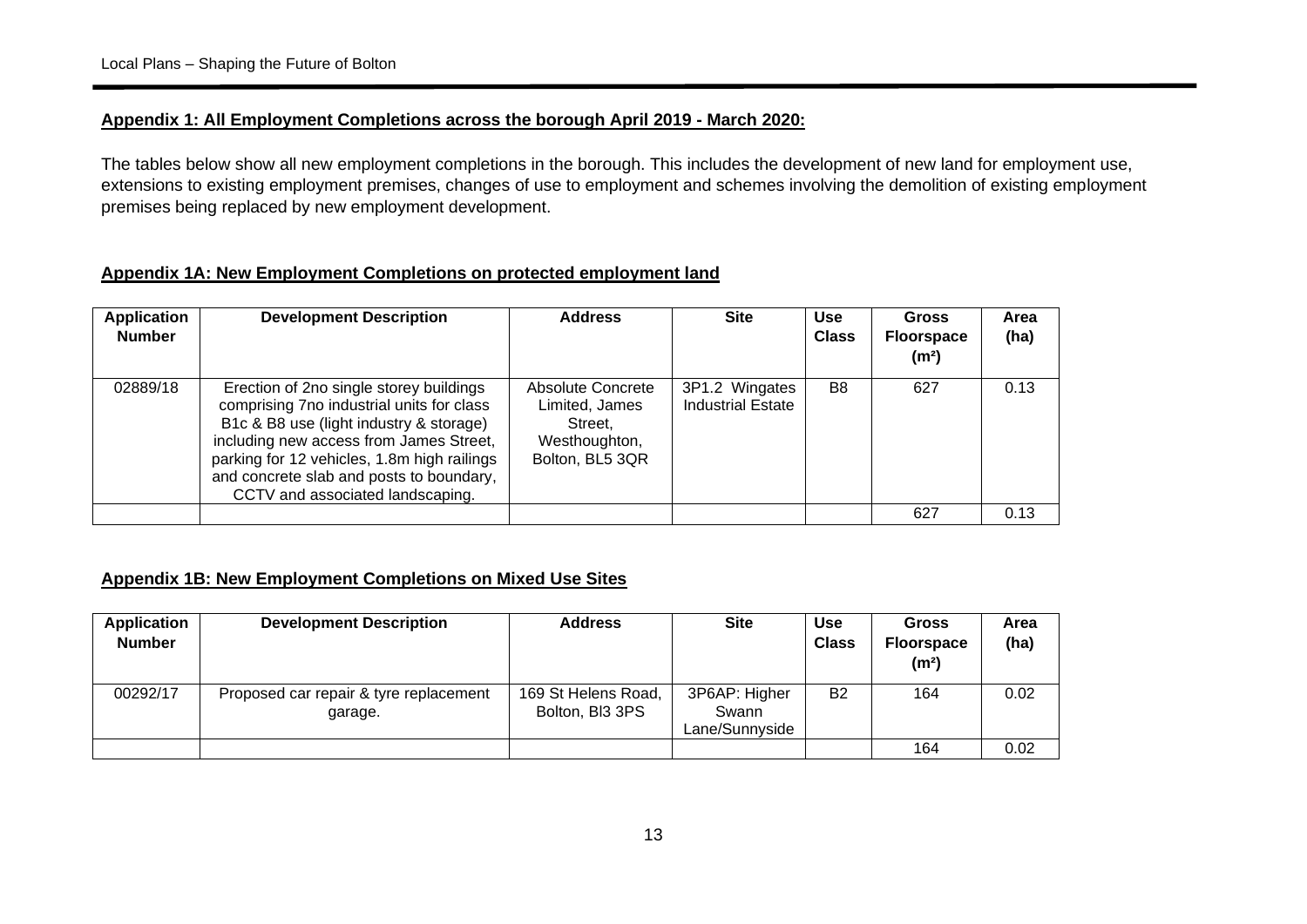| <b>Application</b><br><b>Number</b> | <b>Development Description</b>                                                                                                                        | <b>Address</b>                                                | Use Class        | Gross<br><b>Floorspace</b><br>(m <sup>2</sup> ) | Area (ha) |
|-------------------------------------|-------------------------------------------------------------------------------------------------------------------------------------------------------|---------------------------------------------------------------|------------------|-------------------------------------------------|-----------|
| 98049/16                            | Erection of two storey building comprising<br>research and development centre, office<br>and staff facilities together with associated<br>landscaping | Warburtons<br>Limited, Hereford<br>Street, Bolton, BI1<br>8JB | B <sub>1</sub> b | 2278                                            | 0         |
| 95574/16                            | Removal of portable building and erection<br>of 2no offices                                                                                           | Dunscar Industrial<br>Estate, Egerton,<br>Bolton, BI7 9PQ     | B <sub>1</sub> a | 111                                             | 0.1       |
|                                     |                                                                                                                                                       |                                                               |                  | 2,389                                           | 0.1       |

There were no new employment land completions on allocated employment land or in Bolton town centre.

#### **Appendix 1D: Completed changes of use, extensions and schemes involving demolition of existing employment floorspace**

|                   | <b>Application</b> |                                |                           |               | <b>Use</b>       |                   |
|-------------------|--------------------|--------------------------------|---------------------------|---------------|------------------|-------------------|
|                   | <b>Number</b>      | <b>Development Description</b> | <b>Address</b>            | <b>Site</b>   | <b>Class</b>     | <b>Floorspace</b> |
| <b>Extensions</b> | 04669/18           | Erection of glazed extension   | 46 Lower Bridgeman        | Bolton town   | B <sub>1</sub> a | 199               |
|                   |                    | at rear and access ramp at     | Street, Bolton, BI2 1DG   | centre        |                  |                   |
|                   |                    | front.                         |                           |               |                  |                   |
|                   | 05215/18           | Erection of extension to link  | Unit 7, Lodge Bank,       | 16P1.2 Crown  | <b>B2</b>        | 500               |
|                   |                    | two buildings to create larger | Horwich, Bolton, BI6      | Lane/Lodge    |                  |                   |
|                   |                    | manufacturing area             | 5HY                       | Bank, Horwich |                  |                   |
|                   | 06034/19           | Erection of single storey      | Unit 2004, Wingates       | 3P1.2         | <b>B2</b>        | 70                |
|                   |                    | extension                      | Industrial Estate, Elland | Wingates      |                  |                   |
|                   |                    |                                | Close, Westhoughton,      | Industrial    |                  |                   |
|                   |                    |                                | <b>Bolton</b>             | Estate        |                  |                   |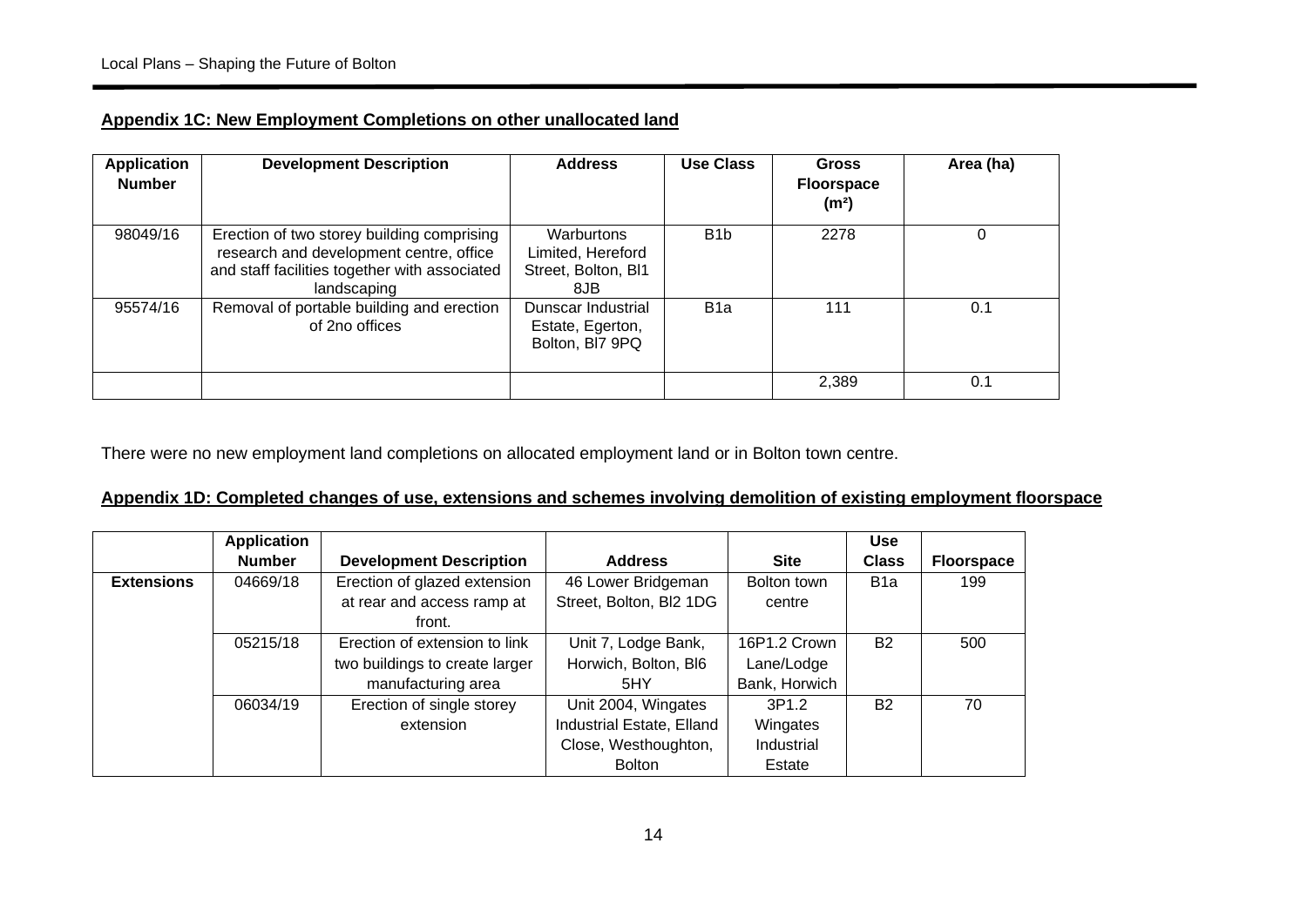|                  | 06142/19 | Change of use, conversion<br>and first floor extension to<br>public house to form offices<br>on ground floor and 2no self-<br>contained flats on first floor<br>together with associated<br>parking | 96 High Street, Little<br>Lever, Bolton, BI3 1LR                                           | None                                                                   | B <sub>1</sub> a | 146  |
|------------------|----------|-----------------------------------------------------------------------------------------------------------------------------------------------------------------------------------------------------|--------------------------------------------------------------------------------------------|------------------------------------------------------------------------|------------------|------|
|                  | 04512/18 | Retention of second floor<br>extension on eastern<br>elevation, glazed edge<br>protection and other<br>alterations to external<br>appearance                                                        | <b>Bridgeman Place</b><br>Works, Carlton<br>Street/Salop Street,<br>Bolton, BI2 1dz        | Bolton town<br>centre                                                  | B <sub>8</sub>   | 221  |
|                  | 01079/17 | Erection of a two storey<br>extension to provide<br>additional manufacturing<br>space and staff welfare<br>facilities and erection of a<br>flour storage silo                                       | Unit 31-32, Great Bank<br>Road, Westhoughton,<br>Bolton, BI5 3XA                           | 3P1.2<br>Wingates<br>Industrial<br>Estate                              | <b>B2</b>        | 2824 |
|                  | 00088/17 | Construction of basement<br>area to provide additional<br>office space                                                                                                                              | Adjacent 265 Bolton<br>Road, Westhoughton,<br>Bolton, BI5 3EF                              | None                                                                   | B <sub>1</sub> b | 108  |
| Change of<br>use | 03549/18 | Change of use from waste<br>transfer facility (sui generis) to<br>employment use (B1/B2/B8)<br>along with single storey<br>extension to western<br>elevation.                                       | Unit 10, Edge Fold<br>Industrial Estate,<br>Plodder Lane,<br>Farnworth, Bolton, BI4<br>0LR | 14P1.2 Edge<br>Fold                                                    | B <sub>1c</sub>  | 2073 |
|                  | 06323/19 | Change of use of church hall<br>to warehouse with ancillary<br>offices (classes B1 & B8)                                                                                                            | Unit 1, Boundary<br>Industrial Estate,<br>Millfield Road, Bolton,<br>BI <sub>2QY</sub>     | 10P1.2:<br>Employment:<br><b>Bury</b><br>Road/Breight<br>met Fold Lane | B <sub>8</sub>   | 665  |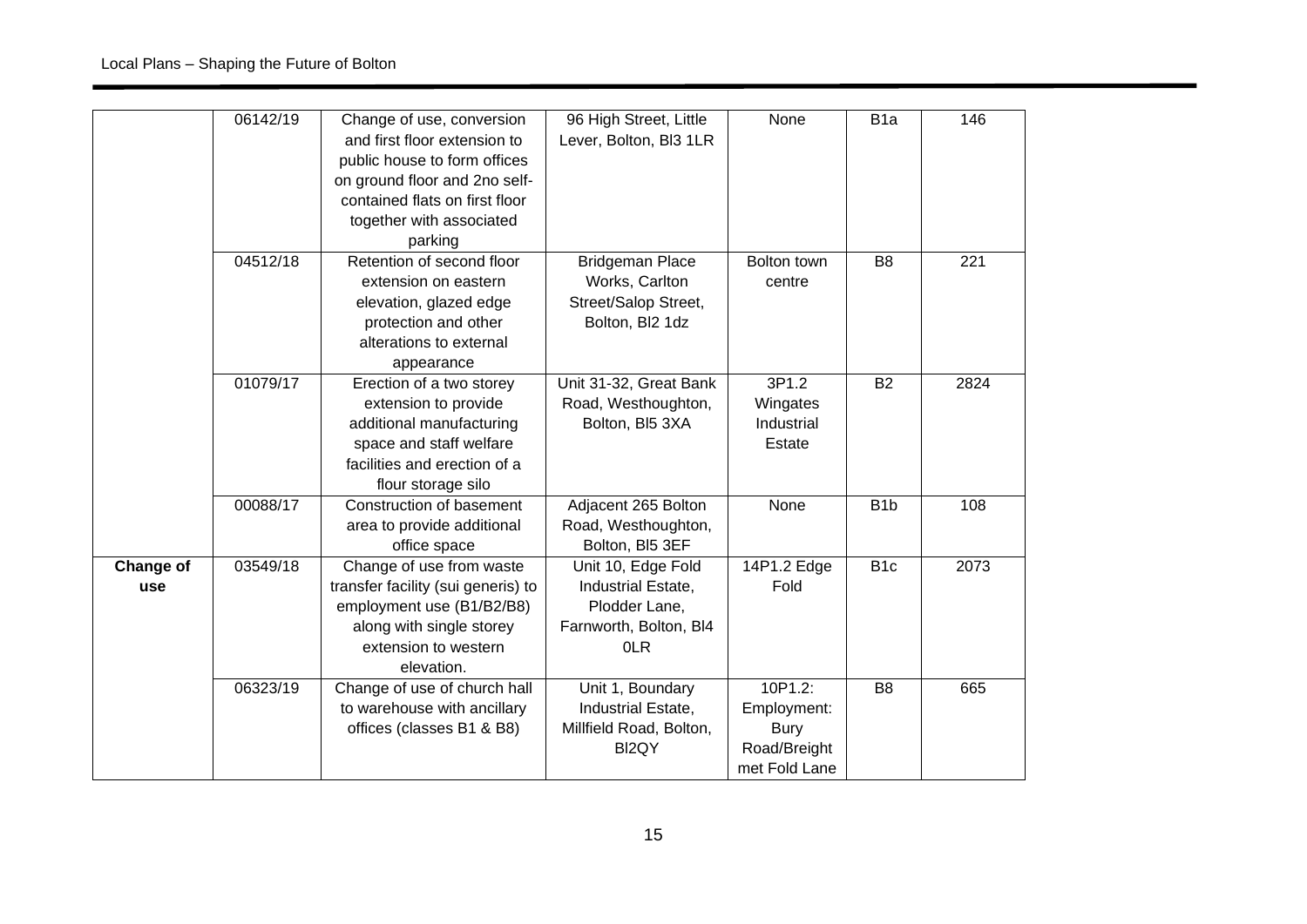|                   | 06860/19 | Alteration and conversion of<br>office/workshop/warehouse<br>into smaller storage and<br>distribution units (B8 class<br>use) with ancillary offices and<br>demolition of part ground and<br>first floor together with<br>associated car parking | The Yard, Dodd Lane,<br>Westhoughton, Bolton,<br>BI5 3NU    | None | B8             | 1750 |
|-------------------|----------|--------------------------------------------------------------------------------------------------------------------------------------------------------------------------------------------------------------------------------------------------|-------------------------------------------------------------|------|----------------|------|
| <b>Demolition</b> | 06672/19 | Retrospective application to<br>demolish part and replace<br>with an extension to the<br>existing building and retention<br>of the existing B1/B8 use for<br>food processing (B1) and food<br>distribution (B8)                                  | T Sutcliffe And Co Ltd<br>Weston Street, Bolton,<br>BI3 2AL | None | B <sub>8</sub> | 660  |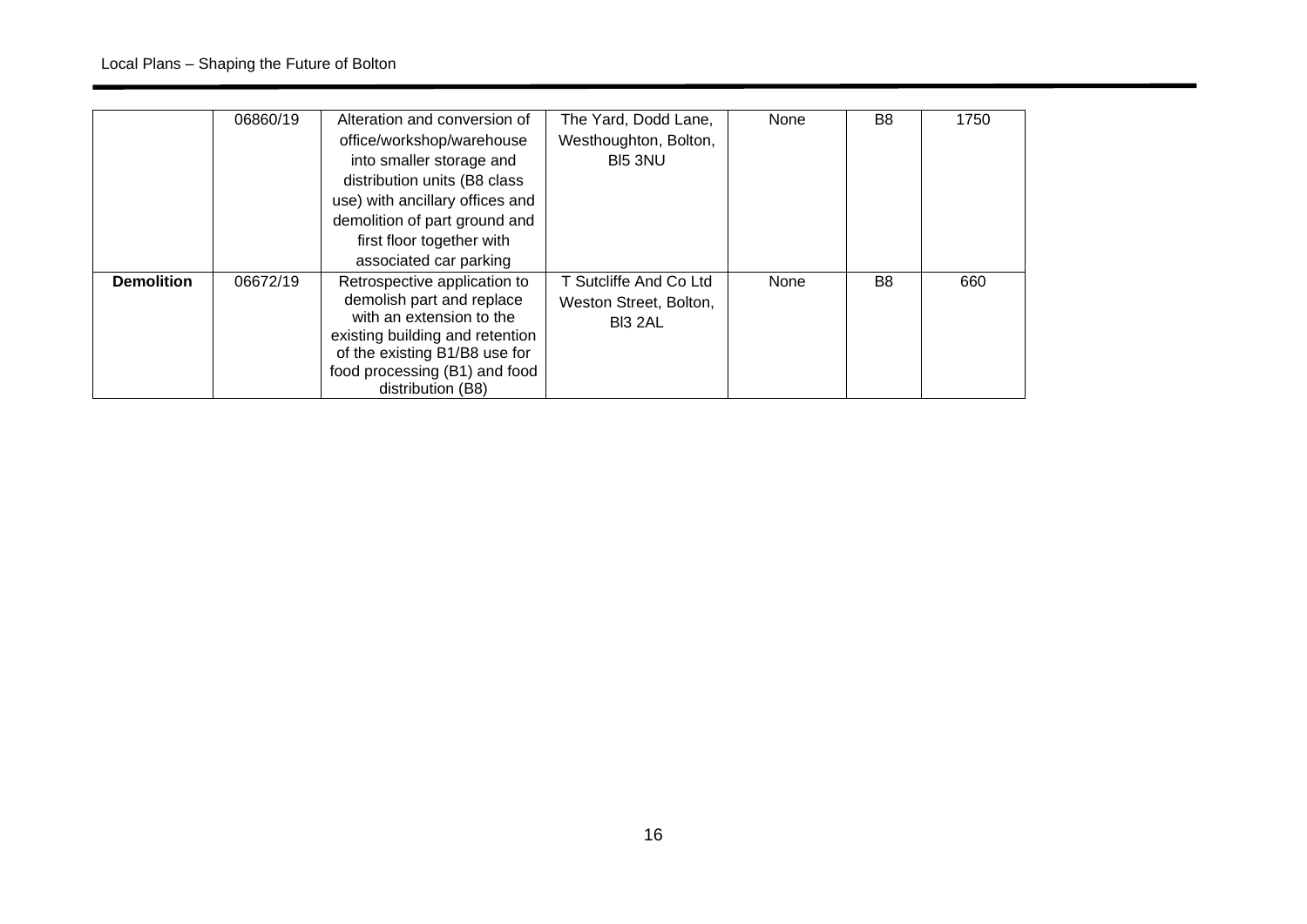# **Appendix 1E: Summary of completions**

|                                     | <b>Gross floor space</b><br>(m <sup>2</sup> ) | Area (ha) |
|-------------------------------------|-----------------------------------------------|-----------|
| <b>On Allocated Employment Land</b> | 0                                             |           |
| On protected employment land        | 627                                           | 0.13      |
| On mixed use allocations            | 164                                           | 0.02      |
| In Bolton town centre               |                                               |           |
| On other unallocated land           | 2389                                          | 0.1       |
| <b>Changes of use</b>               | 4488                                          |           |
| <b>Extensions</b>                   | 4068                                          |           |
| <b>Schemes involving demolition</b> | 660                                           |           |
| Total                               | 12396                                         | 0.25      |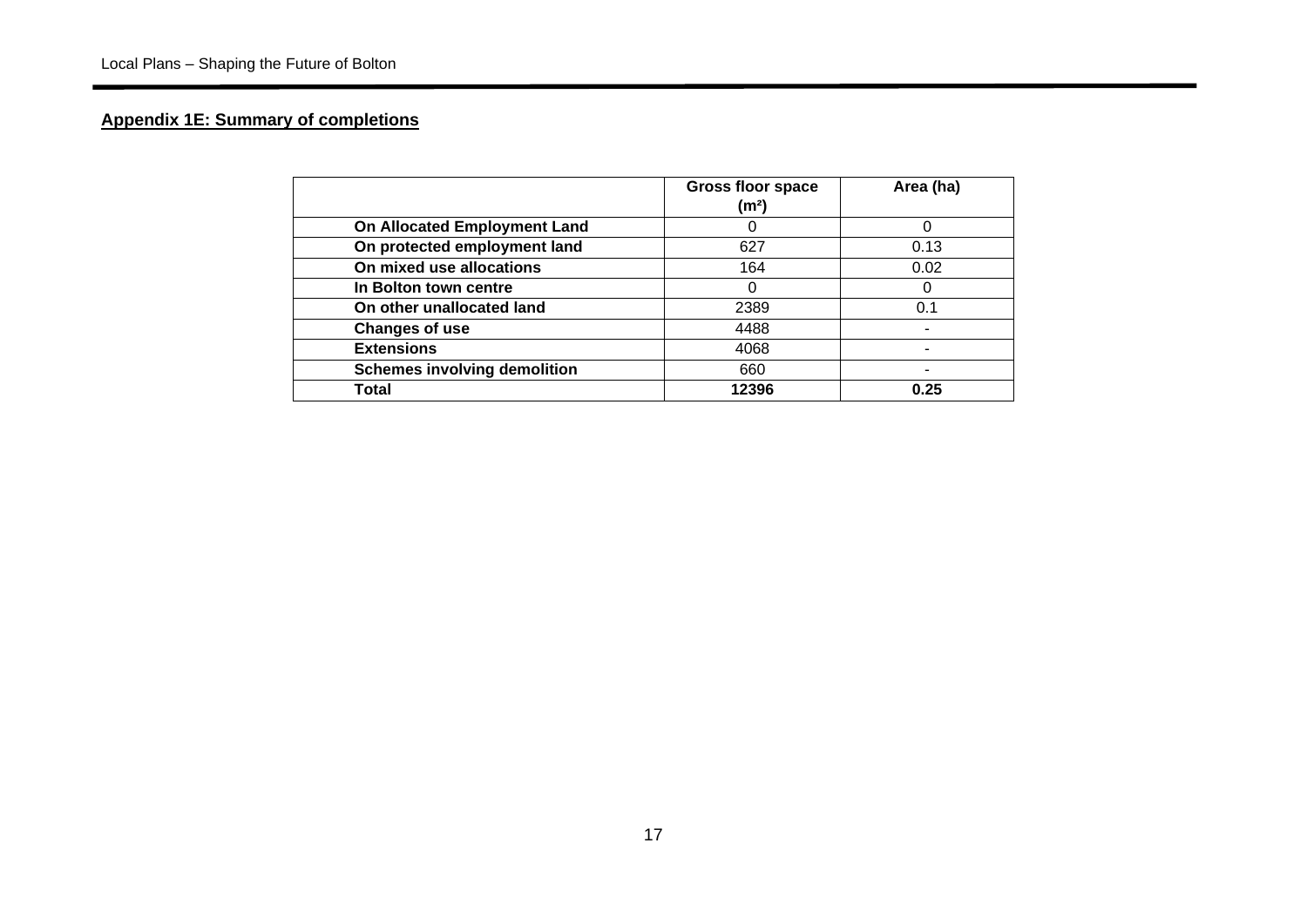#### **Appendix 2: Allocations Plan Employment Sites 2020**

The below table illustrates the current status of the employment allocations.

| Site name/ref                                                     | Site size<br>(ha) | Remaining<br>developable<br>capacity March<br>2019 | New employment<br>land completions<br>(ha) | <b>Land lost to</b><br>other uses (ha) | Remaining<br>Developable<br>Capacity<br><b>March 2020</b> | New employment<br>land under<br>construction (ha) | <b>Permission for</b><br>new employment<br>land (ha)                    | <b>New</b><br>employment<br>land under<br>consideration<br>(ha) | <b>Permission</b><br>for loss of<br>employment<br>land (ha) | Loss of<br>employment<br>land under<br>consideration<br>(ha) |
|-------------------------------------------------------------------|-------------------|----------------------------------------------------|--------------------------------------------|----------------------------------------|-----------------------------------------------------------|---------------------------------------------------|-------------------------------------------------------------------------|-----------------------------------------------------------------|-------------------------------------------------------------|--------------------------------------------------------------|
| Bolton town<br>centre (1P1.1)                                     | 25-35             | 24.37-34.37                                        | $\mathbf 0$                                | $\mathbf 0$                            | 24.37-34.37                                               | $\Omega$                                          | $\mathbf 0$                                                             | $\Omega$                                                        | $\mathbf{0}$                                                | $\Omega$                                                     |
| Barr's Fold Close<br>(2P1.1)                                      | 0.47              | 0.47                                               | $\Omega$                                   | $\mathbf 0$                            | 0.47                                                      | $\Omega$                                          | $\Omega$                                                                | $\Omega$                                                        | $\mathbf 0$                                                 | $\Omega$                                                     |
| Horwich Loco<br>Works (3P1.1)                                     | $15 - 20$         | $15 - 20$                                          | $\mathbf 0$                                | $\mathbf 0$                            | $4.38*$                                                   | $\mathbf 0$                                       | $\mathbf 0$                                                             | $\mathbf 0$                                                     | $\mathbf 0$                                                 | $\mathbf 0$                                                  |
| Logistics North<br>(Cutacre) (net<br>development<br>area) (5P1.1) | $\overline{80}$   | 24.29                                              | $\Omega$                                   | $\mathbf 0$                            | 24.29                                                     | $\Omega$                                          | 1.4(00976/17)<br>17.76 (04904/18)<br>0.57 (07367/19)<br>2.59 (05408/19) | $\Omega$                                                        | 0.95<br>(07368/19)                                          | $\Omega$                                                     |
| The Linkway,<br>Middlebrook<br>(6P1.1)                            | 0.94              | $\mathbf 0$                                        | $\mathbf 0$                                | $\mathbf 0$                            | $\mathbf 0$                                               | $\mathbf 0$                                       | $\mathbf 0$                                                             | $\mathbf 0$                                                     | $\mathbf 0$                                                 | $\mathbf 0$                                                  |
| St. Peter's<br><b>Business Park A</b><br>(7P1.1)                  | 0.94              | 0.94                                               | $\Omega$                                   | $\mathbf 0$                            | 0.94                                                      | 0.94(61422/02)                                    | $\Omega$                                                                | $\Omega$                                                        | $\mathbf 0$                                                 | $\Omega$                                                     |
| Watermead<br>(BP1.1)                                              | 3.79              | 3.79                                               | $\mathbf 0$                                | 0                                      | 3.79                                                      | $\mathbf 0$                                       | $\mathbf 0$                                                             | $\mathbf 0$                                                     | $\mathbf 0$                                                 | $\mathbf 0$                                                  |
| Mill Street (9P1.1)                                               | 0.53              | 0.53                                               | $\mathbf 0$                                | 0                                      | 0.53                                                      | $\mathbf 0$                                       | $\mathbf 0$                                                             | $\mathbf 0$                                                     | $\mathbf 0$                                                 | $\mathbf 0$                                                  |
| Mill Street/Mule<br>Street (10P1.1)                               | 0.74              | 0.74                                               | $\Omega$                                   | $\mathbf 0$                            | 0.74                                                      | $\mathbf 0$                                       | $\mathbf 0$                                                             | $\Omega$                                                        | $\Omega$                                                    | $\mathbf 0$                                                  |
| Stone Hill Road<br>(11P1.1)                                       | 0.60              | 0.60                                               | $\Omega$                                   | $\mathbf 0$                            | 0.60                                                      | $\Omega$                                          | 0.66 (07753/20)                                                         | $\Omega$                                                        | $\Omega$                                                    | $\Omega$                                                     |
| <b>Express Industrial</b><br>Estate B (12P1.1)                    | 0.77              | 0.77                                               | $\Omega$                                   | $\mathbf 0$                            | 0.77                                                      | $\Omega$                                          | $\mathbf 0$                                                             | $\Omega$                                                        | $\mathbf 0$                                                 | $\Omega$                                                     |
| Undershore<br>Works (13P1.1)                                      | 0.81              | 0.81                                               | $\mathbf 0$                                | $\mathbf 0$                            | 0.81                                                      | $\mathbf 0$                                       | $\mathbf 0$                                                             | $\mathbf 0$                                                     | $\mathbf 0$                                                 | $\mathbf 0$                                                  |
| <b>Total</b>                                                      | 129.59-<br>144.59 | 72.31-87.31                                        | $\bf{0}$                                   | $\mathbf 0$                            | $61.69 - 71.69$                                           | 0.94                                              | 22.98                                                                   | $\mathbf 0$                                                     | $\bf{0}$                                                    | $\mathbf 0$                                                  |

\*This has been amended to 4.38ha to reflect planning permission 91352/14, rather than the mixed use allocation. The planning permission reflects updated circumstances at the site in relation to developable area for employment use.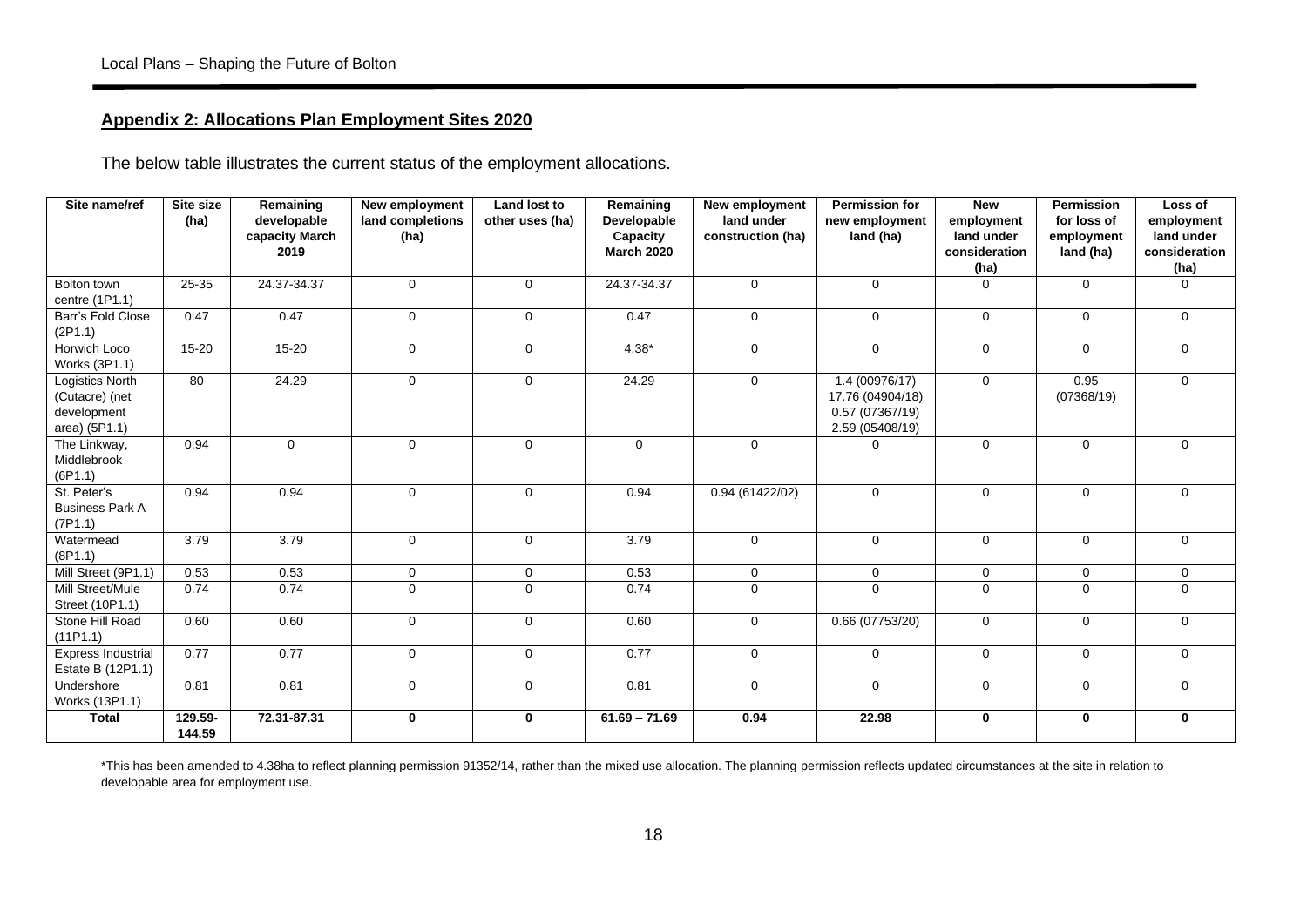# **Appendix 3: New employment land currently under construction**

The tables below show schemes under construction involving the development of new employment land on protected employment land, allocated employment land, mixed use allocations, in Bolton town centre and on other land. It does not include extensions or changes of use.

| <b>Application</b><br><b>Number</b> | <b>Development description</b>                                                                                                                                                                                                                                                                                                                                                                                                | <b>Address</b>                                                                                                | <b>Site</b>                                       | <b>Use Class</b> | Area (ha)                               |
|-------------------------------------|-------------------------------------------------------------------------------------------------------------------------------------------------------------------------------------------------------------------------------------------------------------------------------------------------------------------------------------------------------------------------------------------------------------------------------|---------------------------------------------------------------------------------------------------------------|---------------------------------------------------|------------------|-----------------------------------------|
| 90539/13<br>/01521/17*              | Part a: outline application (access details<br>only) for phased employment development<br>scheme comprising up to 102ha of storage<br>and distribution use (class B8), industrial<br>use (class B2), associated/ancillary uses<br>including business (class B1), hotel (class<br>C1), shop, services and food & drink (class<br>A1-A5) with associated access, utilities,<br>ground works and sustainable drainage<br>system. | Former Cutacre Opencast<br>Mining Site, Land to The South<br>Of The A6 (Salford<br>Road/Manchester Road West) | 5P1.1: Cutacre                                    | <b>B2/B8</b>     | 22.26<br>(unimplemented<br>permissions) |
|                                     | Part b: full application for access and<br>drainage infrastructure to serve initial<br>phase(s) of development                                                                                                                                                                                                                                                                                                                |                                                                                                               |                                                   |                  |                                         |
| 61422/02                            | Erection of three storey office building and<br>associated car parking                                                                                                                                                                                                                                                                                                                                                        | Calvin Street, The Valley,<br><b>Bolton</b>                                                                   | 7P1.1 St.<br>Peter's<br><b>Business Park</b><br>A | <b>B1</b>        | 0.94                                    |
|                                     |                                                                                                                                                                                                                                                                                                                                                                                                                               |                                                                                                               |                                                   |                  | 23.2                                    |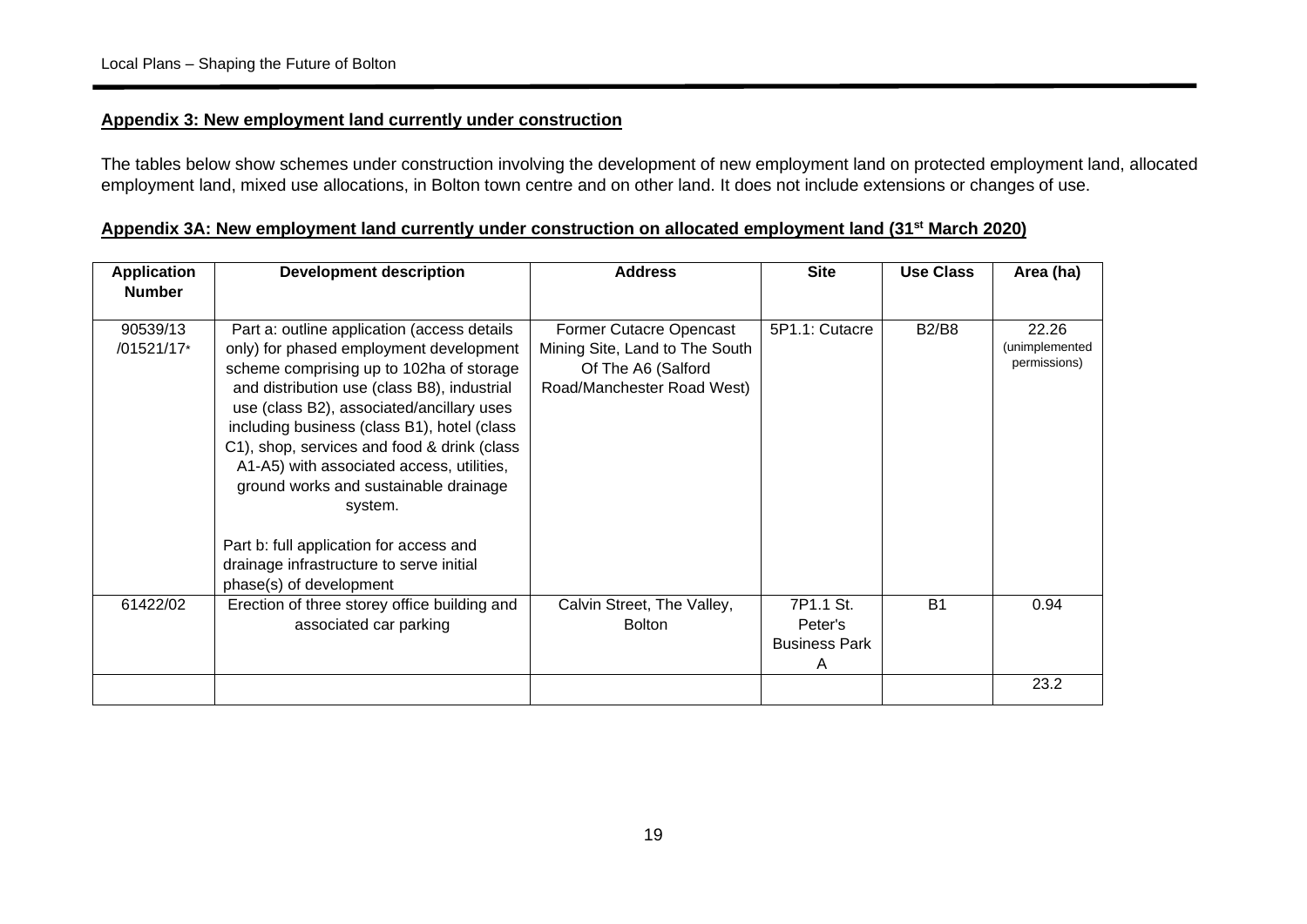| <b>Application</b><br><b>Number</b> | <b>Development description</b>                                                                                                                                                                                                                                                                                                      | <b>Address</b>                                               | <b>Site</b>                                      | <b>Use Class</b> | Area (ha) |
|-------------------------------------|-------------------------------------------------------------------------------------------------------------------------------------------------------------------------------------------------------------------------------------------------------------------------------------------------------------------------------------|--------------------------------------------------------------|--------------------------------------------------|------------------|-----------|
|                                     |                                                                                                                                                                                                                                                                                                                                     |                                                              |                                                  |                  |           |
| 94923/15                            | Erection of an industrial<br>building, including four<br>vehicle bays, storage area,<br>offices, new access, vehicle<br>test facility and HGV and<br>staff parking areas                                                                                                                                                            | Land Off Salford Road, Bolton,<br><b>BI5 1BW</b>             | 24P1.2 Salford Road,<br>Over Hulton              | <b>B2</b>        | 0.95      |
| 72378/05                            | Erection of eleven units for (<br>B1, B2, B8 use), offices, light<br>industrial/wholesale<br>warehouse.                                                                                                                                                                                                                             | Land At Breightmet Industrial<br>Estate, Breightmet, Bolton. | 10P1.2: Bury New<br>Road/Breightmet Fold<br>Lane | <b>B2/B8</b>     | 1.86      |
| 91788/14                            | Demolition of existing public<br>house/hotel (class A4) and<br>erection of six storey building<br>(including mezzanine floor),<br>comprising offices (class B1),<br>restaurant/cafe (class A3),<br>and ground floor office (A2),<br>retail (A1) and<br>cafe/restaurant use (A3),<br>together with car parking and<br>external works | Cattle Market Hotel, 6-8 Orlando<br>Street, Bolton, BI3 6DE  | 8P1.2: Great Lever                               | <b>B1</b>        | 0.071     |
|                                     |                                                                                                                                                                                                                                                                                                                                     |                                                              |                                                  |                  | 2.881     |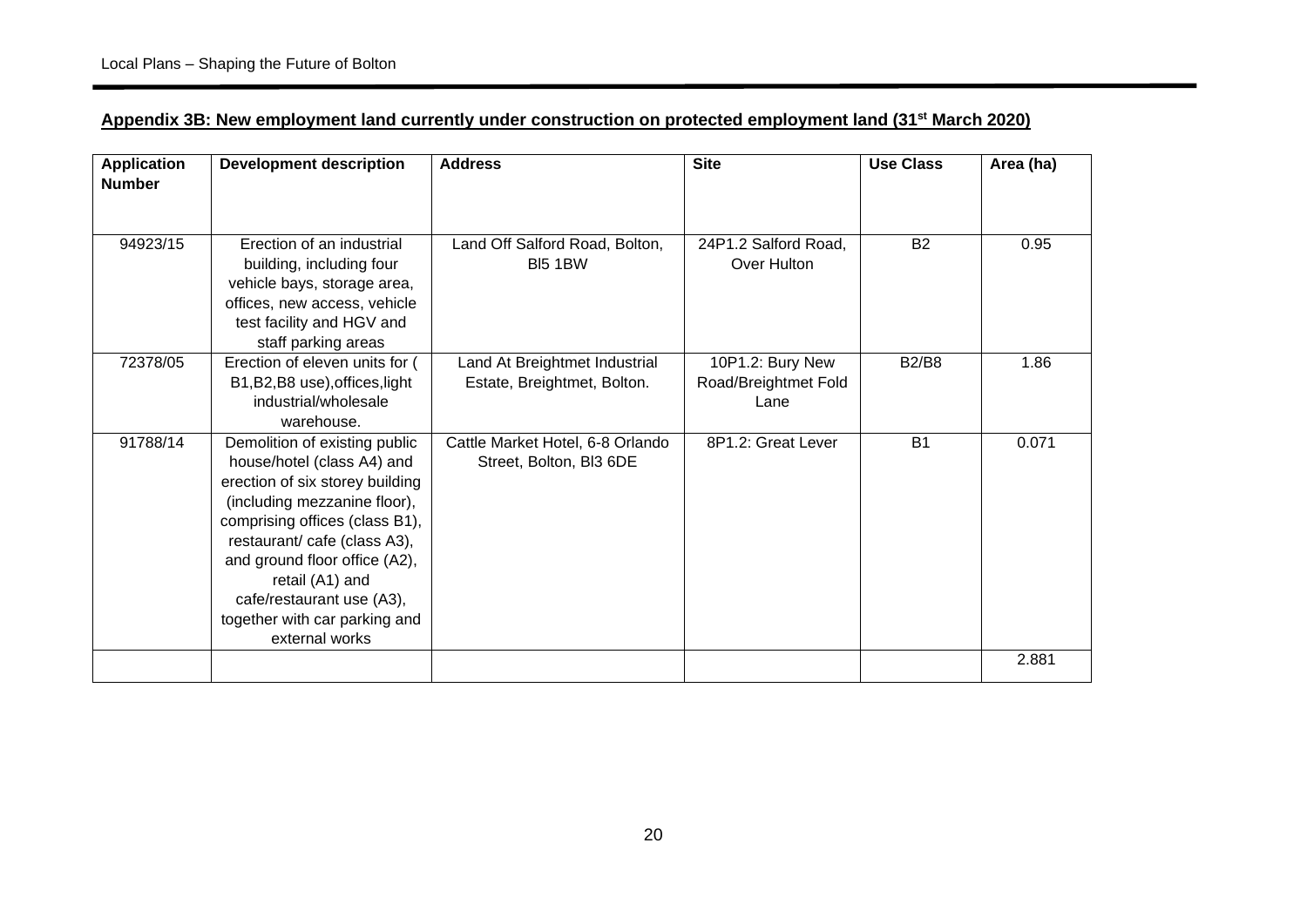| <b>Application</b><br><b>Number</b> | <b>Development description</b>                                                                                                 | <b>Address</b>                         | <b>Site</b>            | <b>Use Class</b> | Area (ha) |
|-------------------------------------|--------------------------------------------------------------------------------------------------------------------------------|----------------------------------------|------------------------|------------------|-----------|
| 91080/13                            | Outline application (all matters<br>reserved) for the erection of<br>employment units (class B1/B2/B8)<br>and associated works | Land North Of Britannia<br>Way, Bolton | 7P6AP:<br>Crompton Way | <b>B2/B8</b>     | $3.55*$   |
|                                     |                                                                                                                                |                                        |                        |                  | 3.55      |

\*This is the remaining developable capacity, not total site size

# **Appendix 3D: New employment land currently under construction in Bolton town centre (31st March 2020)**

| <b>Application</b><br><b>Number</b> | <b>Development description</b>                                                                           | <b>Address</b>                                               | <b>Use Class</b> | Area (ha) |
|-------------------------------------|----------------------------------------------------------------------------------------------------------|--------------------------------------------------------------|------------------|-----------|
| 05744/19                            | Demolition of existing building and<br>erection of a two storey warehouse with<br>office on first floor. | Northern Geological Supplies,<br>Gas Street, Bolton, BL1 4TQ | B8               | 0.03      |
|                                     |                                                                                                          |                                                              |                  | 0.03      |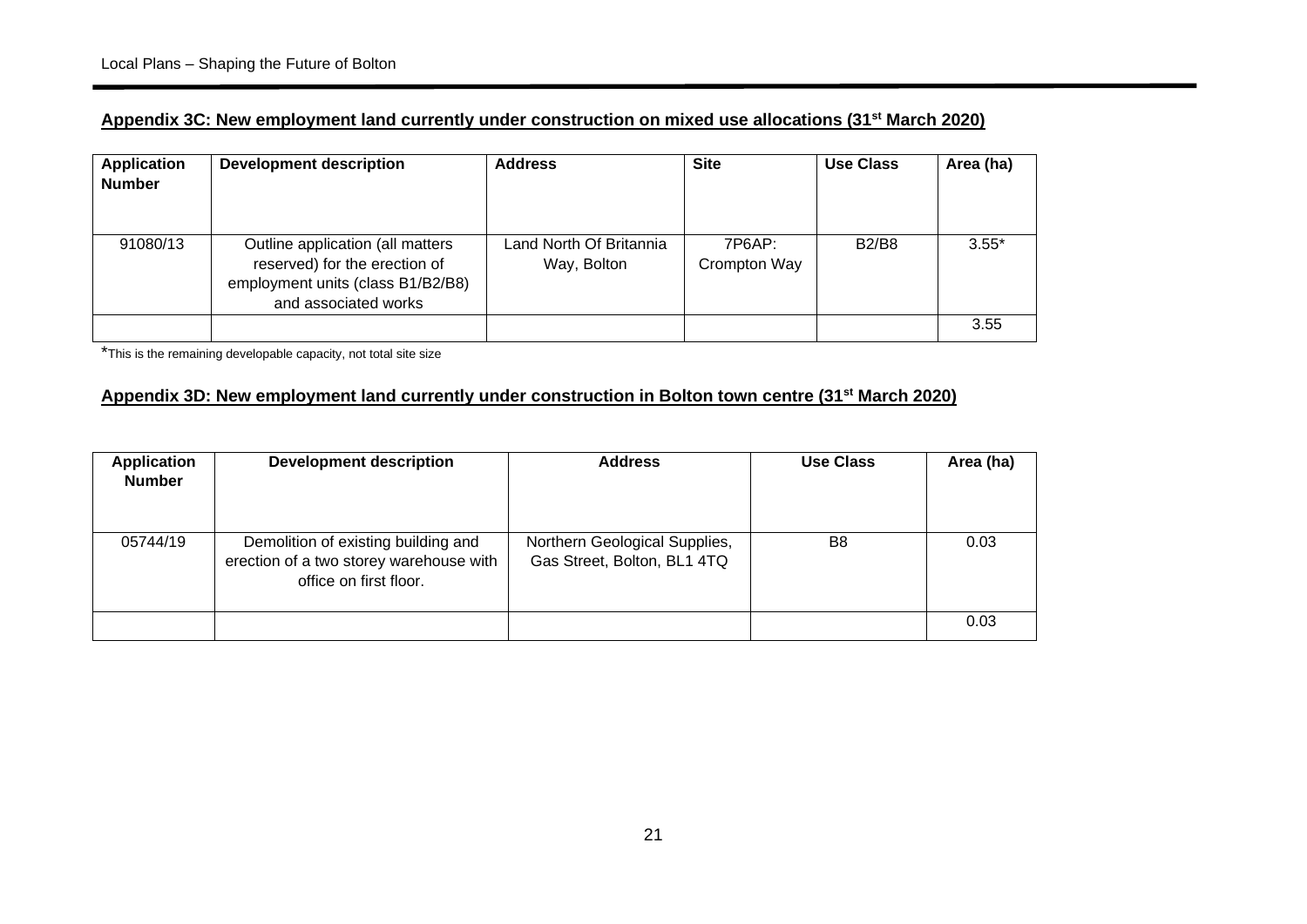# **Appendix 3E: New employment land currently under construction on other unallocated land (31st March 2020)**

| <b>Application</b><br><b>Number</b> | <b>Development description</b>                                                                                                                                                                                                                                      | <b>Address</b>                                               | Use Class        | Area (ha) |
|-------------------------------------|---------------------------------------------------------------------------------------------------------------------------------------------------------------------------------------------------------------------------------------------------------------------|--------------------------------------------------------------|------------------|-----------|
| 02940/18                            | Alterations to front elevation of no 115.<br>along with erection of two storey<br>building comprising financial and<br>professional services (class A2) and<br>office use (class B1) together with car<br>parking and associated works to<br><b>Mulliner Street</b> | 115 and land adjacent,<br>Blackburn Road, Bolton, Bl1<br>8HF | B <sub>1</sub> a | 0.03      |
|                                     |                                                                                                                                                                                                                                                                     |                                                              |                  | 0.03      |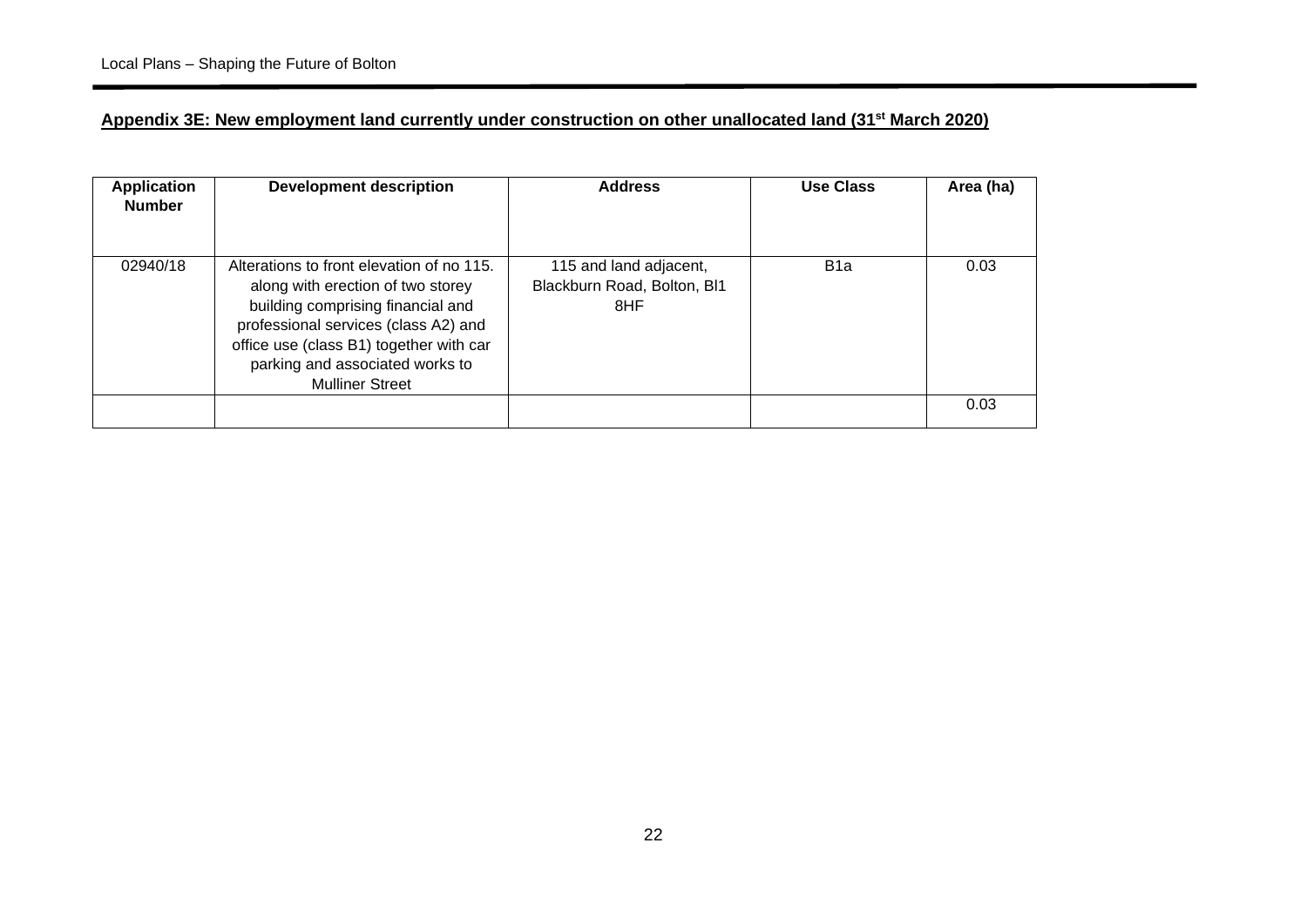# **Appendix 3F: New employment land currently under construction summary**

| <b>Land Type</b>                 | <b>Employment land under</b><br>construction (ha) |
|----------------------------------|---------------------------------------------------|
| <b>Allocated Employment Land</b> | 23.2                                              |
| Protected Employment Land        | 2.881                                             |
| <b>Mixed Use Allocations</b>     | 3.55                                              |
| <b>Bolton Town Centre</b>        | 0.03                                              |
| Other Unallocated land           | 0.03                                              |
| Total                            | 29.691                                            |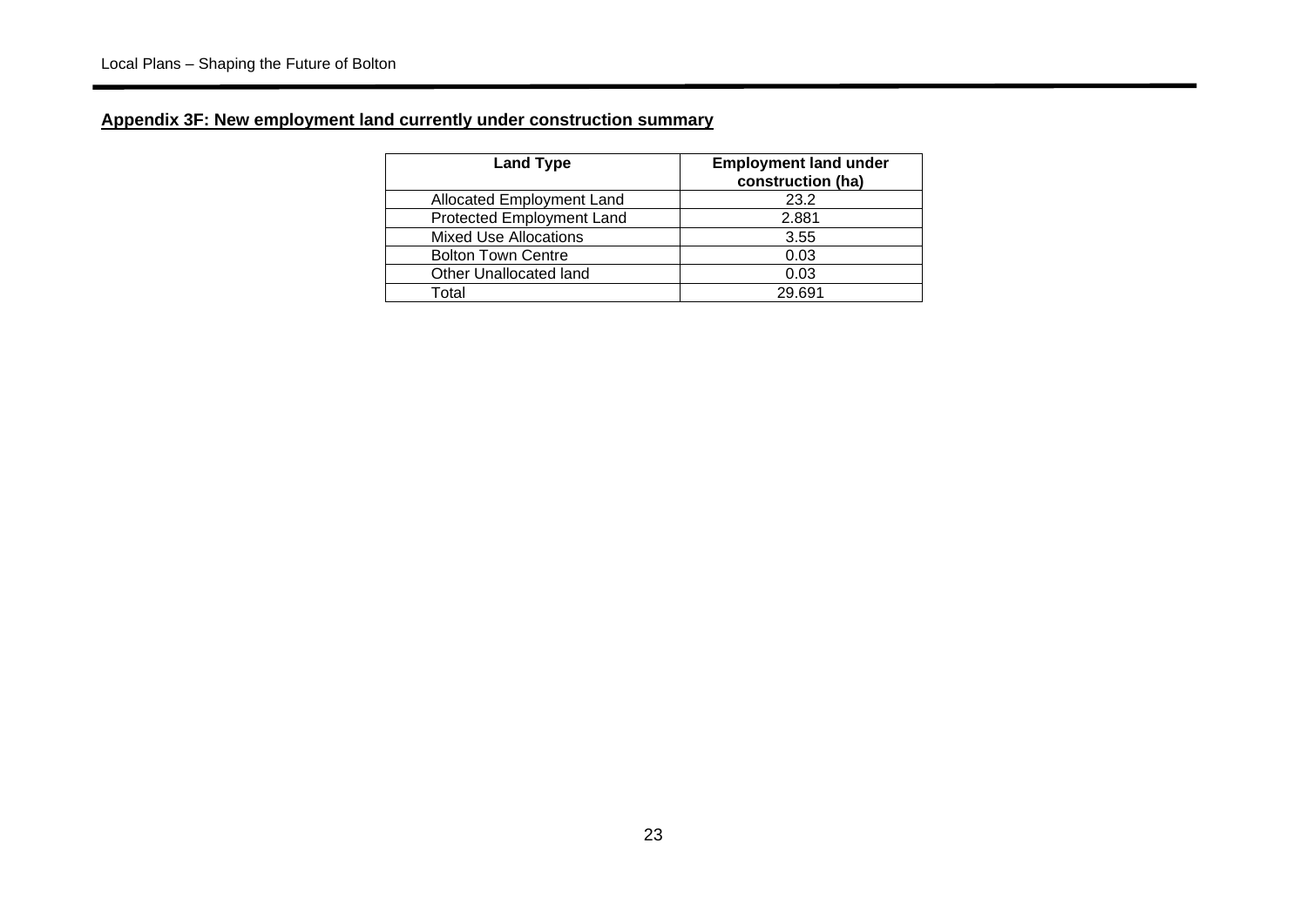# **Appendix 4: Permissions for new employment land development not implemented**

The tables below show permissions for new employment land development that have not been implemented on protected employment land, allocated employment land, mixed use allocations, in Bolton town centre and on other land. It does not include unimplemented extensions or changes of use.

| Appendix 4A: Permissions for new employment land development not implemented on allocated employment land (31 <sup>st</sup> March 2020) |
|-----------------------------------------------------------------------------------------------------------------------------------------|
|-----------------------------------------------------------------------------------------------------------------------------------------|

| <b>Application</b><br><b>Number</b> | <b>Development Description</b>                                                                                                                                                                                                                                                                                                            | <b>Address</b>                                                       | <b>Site</b>                        | <b>Use Class</b> | Area (ha) |
|-------------------------------------|-------------------------------------------------------------------------------------------------------------------------------------------------------------------------------------------------------------------------------------------------------------------------------------------------------------------------------------------|----------------------------------------------------------------------|------------------------------------|------------------|-----------|
| 00976/17                            | Planning application pursuant to outline<br>planning permission 90539/13 access,<br>appearance, landscaping, layout and scale<br>for the erection of an employment unit (class<br>Bb2) with ancillary offices (class B1a) and<br>car park together with associated vehicular<br>access, servicing area, and hard and soft<br>landscaping. | Land North of Unit D1,<br>Logistics North,<br>Cutacre, Bolton        | 5P1.1 Cutacre<br>(Logistics North) | <b>B2</b>        | 1.4       |
| 04904/18                            | Reserved matters approval for application<br>90539/13 the erection of a regional<br>distribution centre use class B8 plus<br>ancilliary offices and associated outbuildings.                                                                                                                                                              | Unit G1 Logistics<br>North, Bolton                                   | 5P1.1 Cutacre<br>(Logistics North) | B <sub>8</sub>   | 17.76     |
| 07367/19                            | Outline application for the erection of a<br>building (access details only) to be used for<br>use classes A3/A5/B1/D1                                                                                                                                                                                                                     | Plot A4, Logistics<br><b>North</b>                                   | 5P1.1 Cutacre<br>(Logistics North) | B <sub>1</sub> a | 0.57      |
| 07753/20                            | Outline application for the erection of 4no.<br>industrial/business/storage units (layout<br>details only)                                                                                                                                                                                                                                | Land Adjacent to Moss<br>Road/ Stone Hill Road,<br>Farnworth, Bolton | 11P1.1 Stone Hill<br>Road          | B1/B2/B8         | 0.66      |
| 05408/19                            | Reserved matters pursuant to outline<br>planning permission 90539/13 for access,<br>appearance, landscaping, layout and scale<br>for an industrial unit (use class B1c/B2/B8)                                                                                                                                                             | Logistics North - Plot F<br>Phase 3: Plot F2h                        | 5P1.1 Cutacre<br>(Logistics North) | <b>B2/B8</b>     | 2.59      |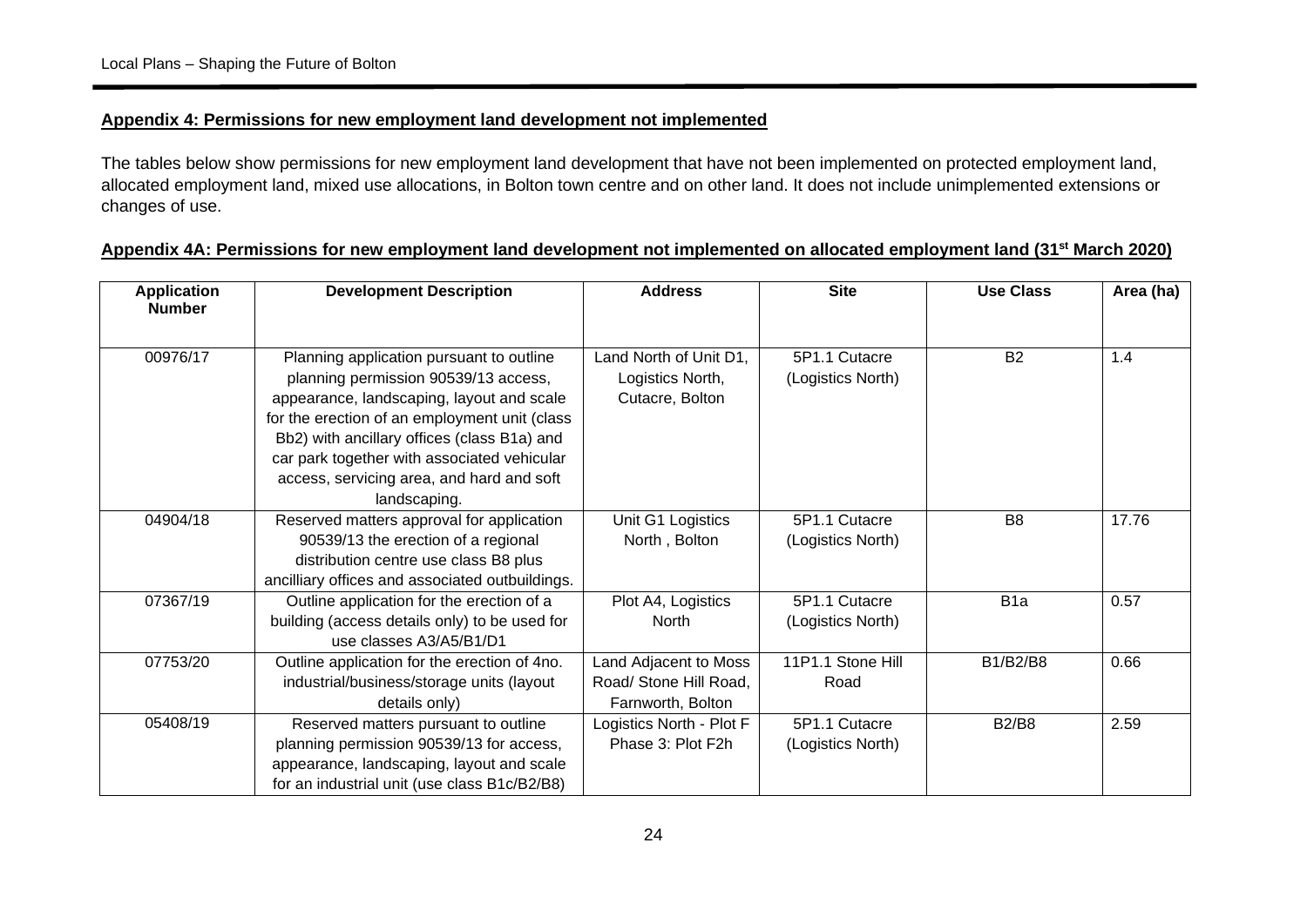| with ancillary office space (use class B1a) |  |       |
|---------------------------------------------|--|-------|
|                                             |  | 22.98 |

# **Appendix 4B: Permissions for new employment land development not implemented on protected employment land (31st March 2020)**

| <b>Application</b><br><b>Number</b> | <b>Development Description</b>                                                                                                                                             | <b>Address</b>                                                                                                                     | <b>Site</b>                                       | <b>Use Class</b> | Area (ha) |
|-------------------------------------|----------------------------------------------------------------------------------------------------------------------------------------------------------------------------|------------------------------------------------------------------------------------------------------------------------------------|---------------------------------------------------|------------------|-----------|
| 01656/17                            | Erection of 5no single storey buildings<br>comprising 17no industrial units together<br>(B1c/light industrial use) with new access,<br>parking and landscaping.            | Furniture In Fashion<br>Limited, Causeway<br>Mill, Express Trading<br>Estate, 14 Stone Hill<br>Road, Farnworth,<br>Bolton, BL4 9TP | 5P1.2 Express Industrial<br>Estate                | B <sub>1c</sub>  | $0^*$     |
| 01944/17                            | Erection of portal-framed storage building.                                                                                                                                | The Vanliners, Raikes<br>Lane, Bolton, BL3<br>2RE                                                                                  | 11P1.2 Raikes Lane<br><b>Industrial Estate</b>    | B <sub>8</sub>   | $0^*$     |
| 05348/19                            | Erection of storage unit                                                                                                                                                   | Unit Y, Union Road,<br>Bolton, BL2 2HF                                                                                             | 4P1.2 The Valley                                  | B <sub>8</sub>   | $0^*$     |
| 05533/19                            | Erection of industrial unit                                                                                                                                                | Unit 4, Westhoughton<br>Industrial Estate,<br>James Street,<br>Westhoughton,<br>Bolton, BL5 3QR                                    | 3P1.2 Wingates<br><b>Industrial Estate</b>        | B <sub>1c</sub>  | $0^*$     |
| 02217/17                            | Erection of warehouse and extension to<br>existing industrial unit together with<br>associated parking, delivery areas and<br>landscaping.                                 | Lynstock House,<br>Lynstock Way,<br>Lostock, Bolton, BL6<br>4SA                                                                    | 2P1.2 Lostock Industrial<br>Estate (Lynstock Way) | <b>B2/B8</b>     | 1.5       |
| 06157/19                            | Erection of detached industrial unit                                                                                                                                       | Stanley House,<br>Crown Lane, Horwich,<br>Bolton, BL6 5HY                                                                          | 16P1.2 Crown<br>Lane/Lodge Bank,<br>Horwich       | B <sub>1c</sub>  | $0^*$     |
| 06877/19                            | Erection of 18 starter business units<br>together with the change of use of former<br>building to create 4 separate units together<br>with the creation of 2 new entrances | Jewson LTD, Lever<br>Street, Bolton, BL3<br>6NX                                                                                    | 8P1.2 Great Lever<br><b>Employment Area</b>       | B <sub>1c</sub>  | 0.45      |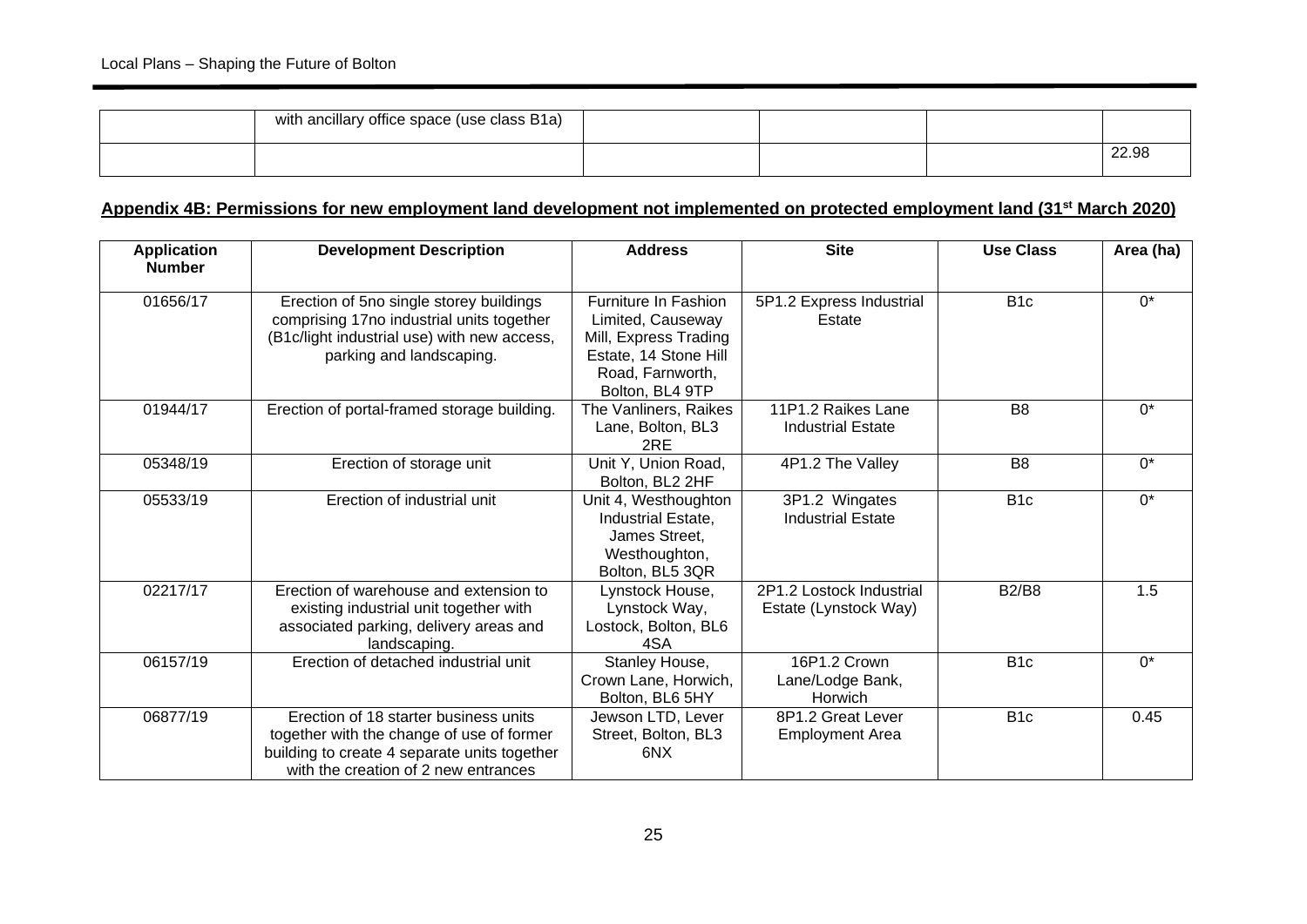| 07187/19 | Erection of a single storey building to<br>include a "hot oil" boiler house, dedicated<br>fork-lift truck charging area and secure<br>cycle storage room                                                                                                                                                                                                                                                                                                                                                                                             | Vil Resins Ltd, Union<br>Road, Bolton, BL2<br>2DT                                                             | 4P1.2 The Valley                                  | $\overline{B2}$ | $\overline{0^*}$ |
|----------|------------------------------------------------------------------------------------------------------------------------------------------------------------------------------------------------------------------------------------------------------------------------------------------------------------------------------------------------------------------------------------------------------------------------------------------------------------------------------------------------------------------------------------------------------|---------------------------------------------------------------------------------------------------------------|---------------------------------------------------|-----------------|------------------|
| 07075/19 | Erection of single storey warehouse                                                                                                                                                                                                                                                                                                                                                                                                                                                                                                                  | Land adjacent to<br>Ventorex, Nelson<br>Street, Bolton, BL3<br>2RW                                            | 8P1.2 Great Lever<br><b>Employment Area</b>       | $\overline{B2}$ | 0.21             |
| 02519/17 | Erection of 1no. engineering unit and<br>associated works.                                                                                                                                                                                                                                                                                                                                                                                                                                                                                           | Lynstock Office Park,<br>Lynstock Way,<br>Lostock, Bolton, BL6<br>4SG                                         | 2P1.2 Lostock Industrial<br>Estate (Lynstock Way) | <b>B2</b>       | 0.08             |
| 08439/20 | Hybrid planning application comprising:<br>Phase 1: full planning application for the<br>erection of two storage and distribution<br>warehouses (use classes B2/B8), ancillary<br>offices (use class B1), landscaping and<br>associated infrastructure<br>Phase 2 : outline planning application for:<br>part a: up to 5,000 sqm [GEA] of storage<br>and distribution development (use classes<br>B2/B8); or part b: additional car parking<br>spaces, both scenarios incorporating the<br>provision of landscaping and associated<br>infrastructure | Land at Great Bank<br>Road, Bolton                                                                            | 3P1.2 Wingates<br><b>Industrial Estate</b>        | <b>B2/B8</b>    | 9.92             |
| 07088/19 | Demolition of existing buildings and the<br>erection of 4no. units for industrial uses<br>(use class B1/B2/B8), together with access,<br>landscaping, car parking and associated<br>works                                                                                                                                                                                                                                                                                                                                                            | <b>Platinum Business</b><br>Park, Lostock, Bolton                                                             | 2P1.2 Lostock Industrial<br>Estate (Lynstock Way) | <b>B2</b>       | 2.3              |
| 07584/19 | Demolition and replacement of storage<br>building                                                                                                                                                                                                                                                                                                                                                                                                                                                                                                    | <b>Stainless Metalcraft</b><br>(Chatteris) LTD, t/a<br>Booth Industries,<br>Nelson Street, Bolton,<br>BL3 2RW | 8P1.2 Great Lever<br><b>Employment Area</b>       | <b>B2</b>       | 0.8              |
|          |                                                                                                                                                                                                                                                                                                                                                                                                                                                                                                                                                      |                                                                                                               |                                                   |                 | 15.26            |

\*Site size recorded as zero because the development is within the curtilage of an existing employment development.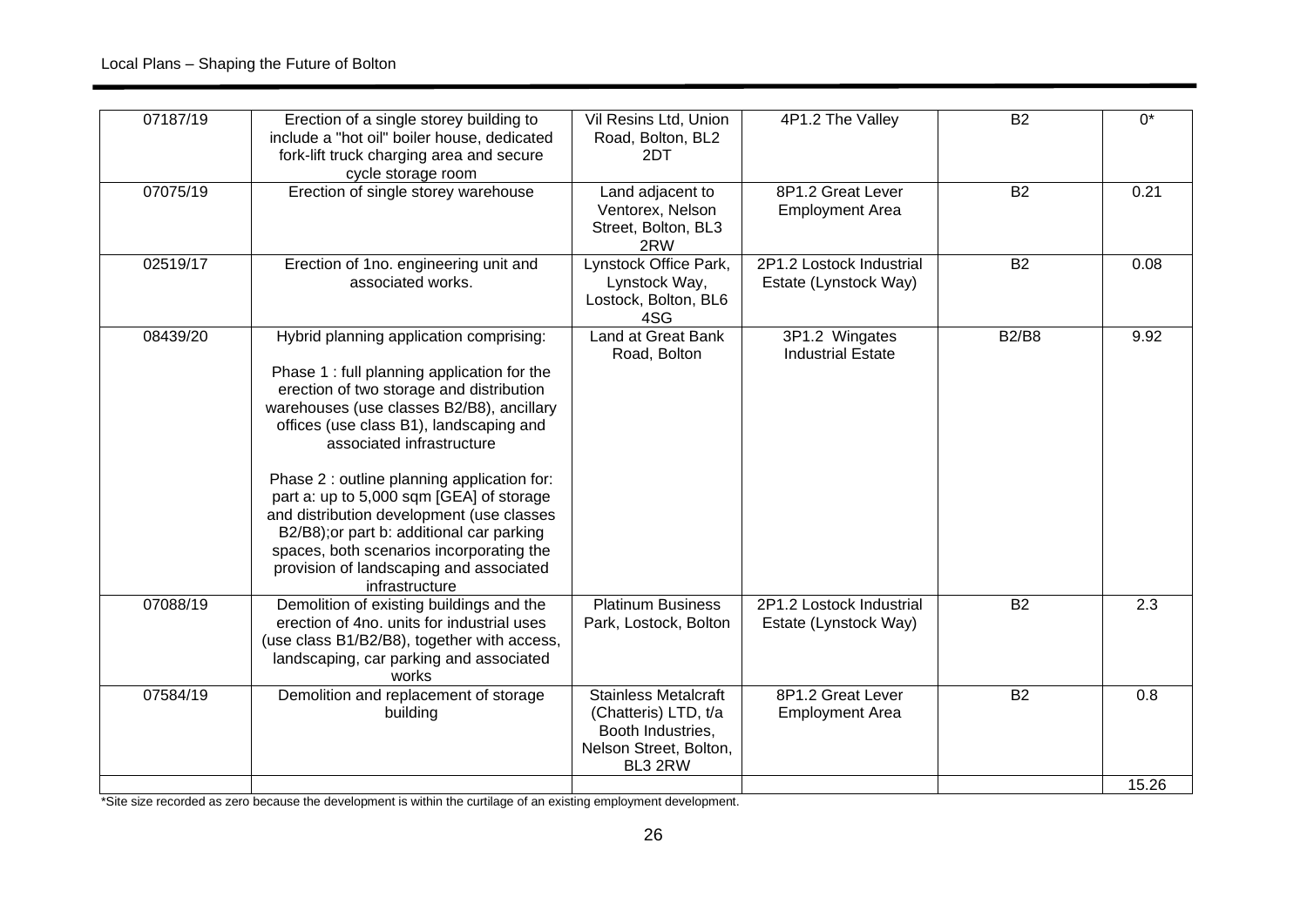| <b>Application</b><br><b>Number</b> | <b>Development Description</b>                                                                                                                                                                                                                                                                                                                                                                                                                                                                                                                                                                                                                                                                                                                                                                           | <b>Address</b>                                                      | <b>Site</b>                 | <b>Use Class</b> | Area (ha) |
|-------------------------------------|----------------------------------------------------------------------------------------------------------------------------------------------------------------------------------------------------------------------------------------------------------------------------------------------------------------------------------------------------------------------------------------------------------------------------------------------------------------------------------------------------------------------------------------------------------------------------------------------------------------------------------------------------------------------------------------------------------------------------------------------------------------------------------------------------------|---------------------------------------------------------------------|-----------------------------|------------------|-----------|
|                                     |                                                                                                                                                                                                                                                                                                                                                                                                                                                                                                                                                                                                                                                                                                                                                                                                          |                                                                     |                             |                  |           |
| 02807/18                            | Outline application for erection of 2no. Storage<br>units (access, landscape, and scale details<br>only)                                                                                                                                                                                                                                                                                                                                                                                                                                                                                                                                                                                                                                                                                                 | Majestic Self Drive,<br>Henry Lee Street,<br>Bolton, BL3 3PT        | 3P6AP Higher Swan<br>Lane   | B <sub>8</sub>   | $0^*$     |
| 91352/14**                          | Part A - full planning application for site<br>access, demolition of some and change of use<br>of core heritage buildings for A1 retail and D2<br>leisure (both up to 2,500 sqm) plus A2, A3, A4,<br>A5, B1, C1 and D1 uses inc car parking,<br>diversions to public rights of way, land<br>remodelling / site remediation, together with<br>related associated works.<br>Part B - outline application for residential<br>development (C3) up to 1,700 dwellings, A1<br>retail (up to 2,500sqm), employment zone of B1<br>and B2 uses and up to 2,700sqm of ancillary<br>D1 uses, children's play area, recreational open<br>space and landscaping together with ecological<br>mitigation areas, attenuation features and new<br>cycle/pedestrian connections, (means of<br>access details only) outline | Land At Former<br>Horwich Loco Works,<br>Horwich, Bolton            | 3P1.1 Horwich Loco<br>Works | <b>B1/B2</b>     | 4.38      |
| 78297/07                            | Approval of details of layout, appearance, scale<br>and landscaping for a mixed-use development<br>comprising 200 no. residential dwellings and<br>6,038 sqm (65,000 sq ft) of Bb1(c)/B8<br>employment development, along with<br>associated car parking and infrastructure.                                                                                                                                                                                                                                                                                                                                                                                                                                                                                                                             | <b>Hercules Business</b><br>Park, Lostock Lane,<br>Horwich, Bolton. | 6P6AP: British<br>Aerospace | B1c/B8           | 1.38      |
|                                     |                                                                                                                                                                                                                                                                                                                                                                                                                                                                                                                                                                                                                                                                                                                                                                                                          |                                                                     |                             |                  | 5.76      |

\*Site size recorded as zero because the development is within the curtilage of an existing employment development.

\*\* In relation to planning application 91352/14 the housing development has commenced. A reserved matters application is expected to be submitted prior to employment development.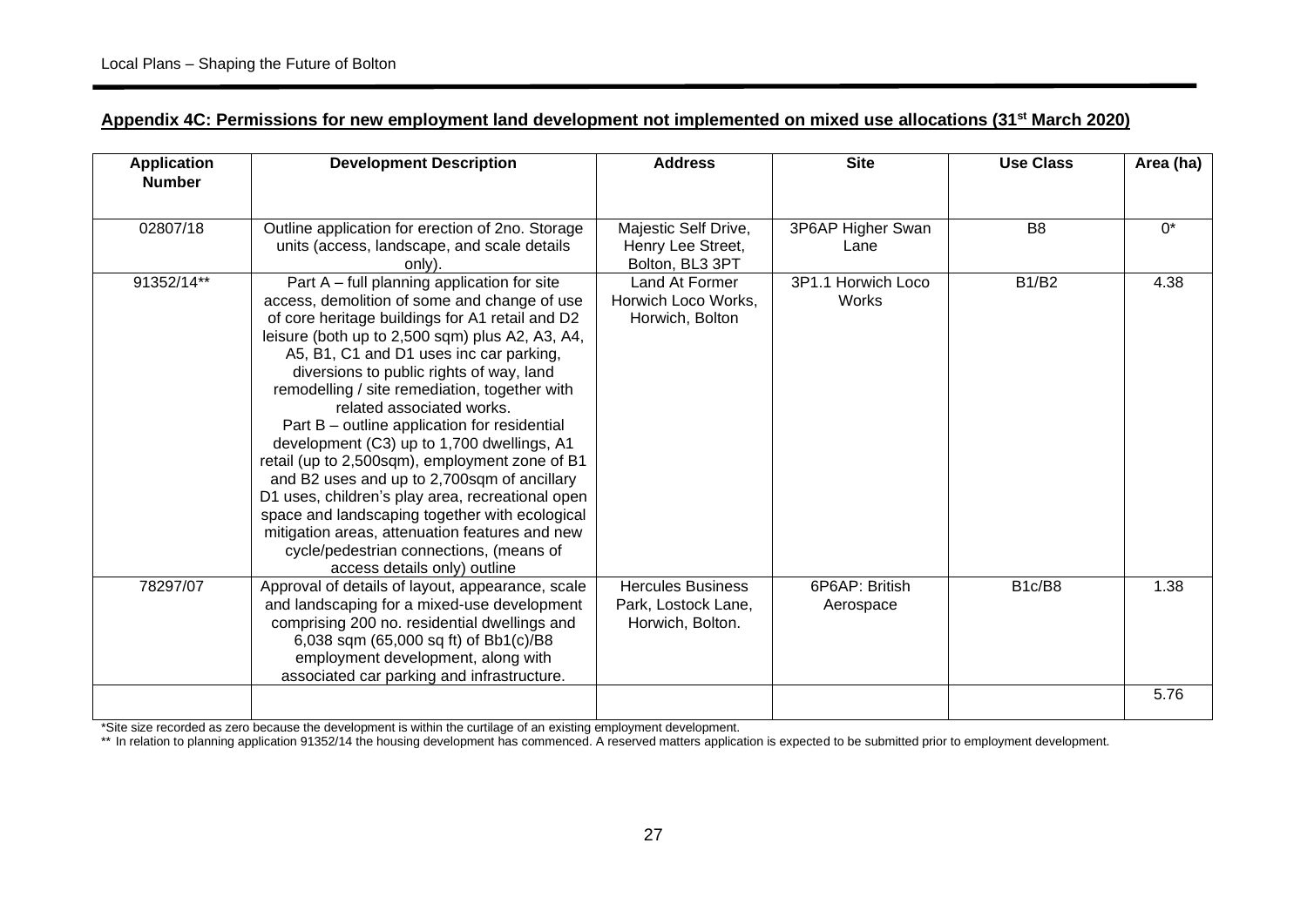# **Appendix 4D: Permissions for new employment land development not implemented in Bolton town centre (31st March 2020)**

| <b>Application</b><br><b>Number</b> | <b>Development Description</b>                                                                                                                                                                                                                                                                                                                                                                                                                                                                                                                                                                                                                                                                                                                                                                                                                             | <b>Address</b>                                                                                                  | <b>Use Class</b> | Area (ha) |
|-------------------------------------|------------------------------------------------------------------------------------------------------------------------------------------------------------------------------------------------------------------------------------------------------------------------------------------------------------------------------------------------------------------------------------------------------------------------------------------------------------------------------------------------------------------------------------------------------------------------------------------------------------------------------------------------------------------------------------------------------------------------------------------------------------------------------------------------------------------------------------------------------------|-----------------------------------------------------------------------------------------------------------------|------------------|-----------|
| 07369/19                            | Mixed use development comprising one residential<br>block of 8 and 20 storeys comprising 144<br>apartments (C3), one six storey office block (B1),<br>multi storey car park with 509 spaces (sui generis)<br>and 141 square metres of A1, A2 & A3 use at<br>ground floor together with associated public open<br>space, landscaping and access.                                                                                                                                                                                                                                                                                                                                                                                                                                                                                                            | Land at the Junction of Bradshawgate /<br>Manchester Road and Trinity Street                                    | B <sub>1</sub> a | 0.08      |
| 07954/20                            | Part A: full application for the demolition of<br>Crompton Place Shopping Centre and all associated<br>structures, 56 & 58 Bradshawgate and 33 Victoria<br>Square.<br>Part B: outline application (all matters reserved) for<br>a mixed use development comprising of use class<br>A1 (retail), use class A2 (professional services), use<br>class A3 (food and beverage), use class A4<br>(drinking establishment), use class A5 (hot food<br>takeaway), use class B1 (office), use class C1<br>(hotel, maximum 135 bedrooms), use class C3<br>(residential, maximum 200 dwellings), use class D1<br>(including clinic, creche, nursery, halls, day centres,<br>art galleries) and use class D2 (assembly and<br>leisure uses), together with associated car parking,<br>servicing, access arrangements, public realm,<br>landscaping and infrastructure. | Crompton Place Shopping Centre, Victoria<br>Square, Bolton; and 56 & 58 Bradshawgate; and<br>33 Victoria Square | B <sub>1</sub> a | 0.89      |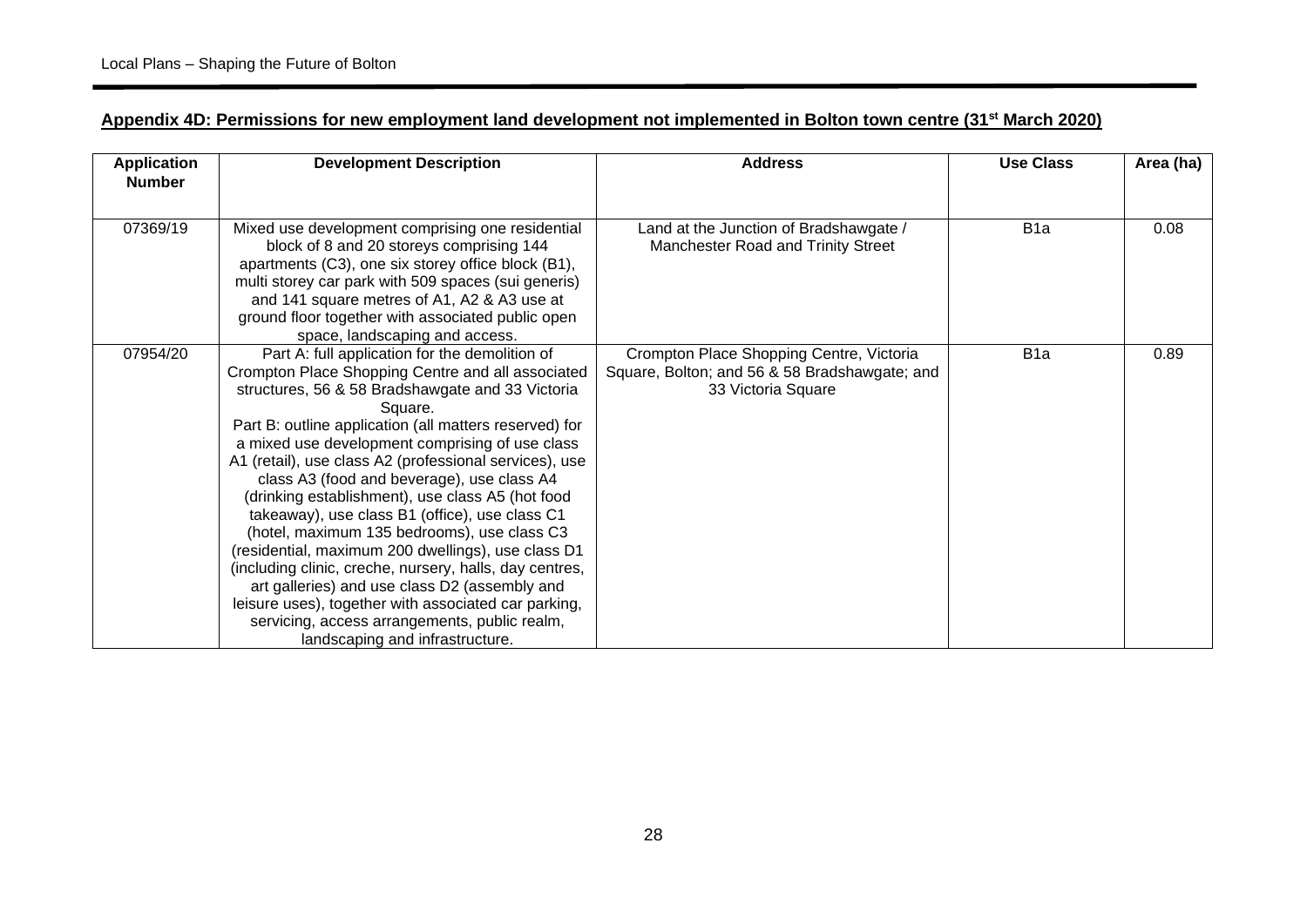| 05572/19 | Part A: Outline application (all matters reserved) for<br>a mixed-use development of new, improved, altered<br>and replacement buildings, for residential use (class<br>C3, maximum 352 dwellings), business/office use<br>(class B1, maximum floorspace 7,500 sq.m nia),<br>retail use (class A1, maximum 660 sq.m nia),<br>professional services (class A2 maximum 1,500<br>sq.m nia), food and drink use (classA3, maximum<br>1,500 sq.m nia), drinking establishments (class A4<br>maximum 1,500 sq.m nia), hot food takeaway use<br>(class A5, maximum floorspace 200 sq.m nia), hotel<br>use (class C1 maximum 80 bedrooms), use for<br>clinic, creche, nursery, day nurseries, art galleries<br>and halls (class D1, maximum floorspace 750 sq.m<br>nia), gym and indoor sport uses (class D2,<br>maximum floorspace 1,000 sq.m nia), together with<br>associated car parking, landscaping, ancillary uses<br>and infrastructure.<br>Part B: Full application for demolition, site<br>clearance, highway and associated works including<br>alterations to junction at Manor Street / Bank Street<br>with Brown Street, internal road layout, new public<br>space south of Well Street, public realm<br>improvements and enhancements to the River Croal<br>Corridor including new footbridge across the River<br>Croal. | Land at Church Wharf, Bolton | B <sub>1a</sub> | 3.1<br>4.07 |
|----------|--------------------------------------------------------------------------------------------------------------------------------------------------------------------------------------------------------------------------------------------------------------------------------------------------------------------------------------------------------------------------------------------------------------------------------------------------------------------------------------------------------------------------------------------------------------------------------------------------------------------------------------------------------------------------------------------------------------------------------------------------------------------------------------------------------------------------------------------------------------------------------------------------------------------------------------------------------------------------------------------------------------------------------------------------------------------------------------------------------------------------------------------------------------------------------------------------------------------------------------------------------------------------------------------------------------------------------|------------------------------|-----------------|-------------|
|          |                                                                                                                                                                                                                                                                                                                                                                                                                                                                                                                                                                                                                                                                                                                                                                                                                                                                                                                                                                                                                                                                                                                                                                                                                                                                                                                                |                              |                 |             |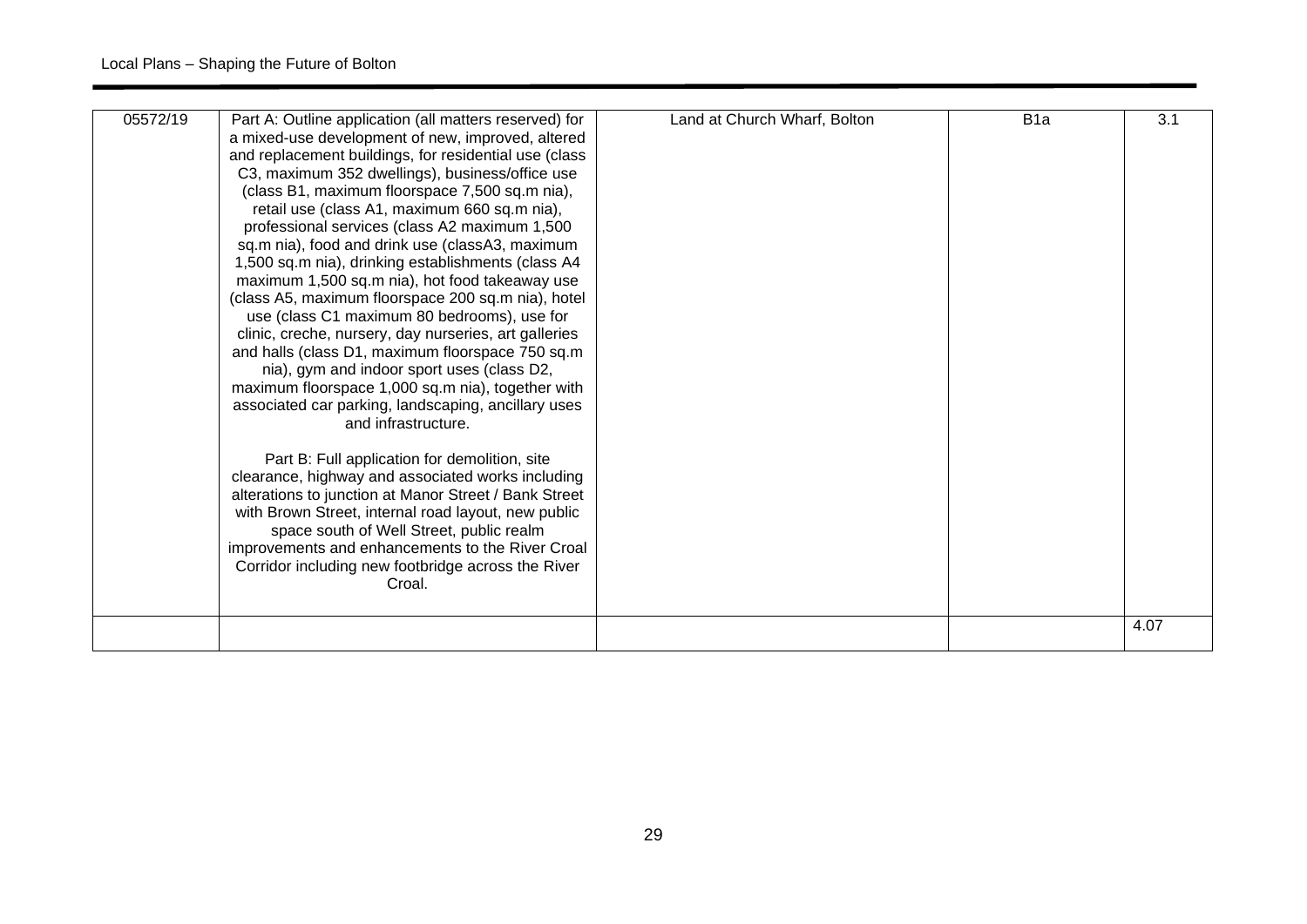# **Appendix 4E: Permissions for new employment land development not implemented on other land (31st March 2020)**

| Application<br><b>Number</b> | <b>Development Description</b>                                                                                                                | <b>Address</b>                                                         | <b>Use Class</b> | Area (ha) |
|------------------------------|-----------------------------------------------------------------------------------------------------------------------------------------------|------------------------------------------------------------------------|------------------|-----------|
| 05484/19                     | Erection of 5no. commercial units (class B2/B8)                                                                                               | Chulsey Street Works, Chulsey Street, Bolton,<br>BL3 4EH               | B <sub>8</sub>   | 0.09      |
| 06267/19                     | Erection of six industrial units with associated<br>landscaping.                                                                              | Land South of Manchester Road, Former<br>Meridian Court, Bolton, BL3QN | <b>B2/B8</b>     | 0.9       |
| 07082/19                     | Erection of 2no light industrial units (class B2)<br>including access road to phase 2 area and erection<br>of 3m high palisade boundary fence | Land Adjacent to London Street, High Street,<br><b>Bolton</b>          | <b>B2</b>        | 0.6       |
| 07320/19                     | Erection of industrial units to ground floor, fitness<br>and recreation facility above together with<br>associated car parking                | <b>Topping Street, Bolton</b>                                          |                  | 0.15      |
| 07468/19                     | Demolition of existing factory and erection of<br>industrial unit for manufacturing of animal foods                                           | Garnet Fold Farm, 684 St Helens Road, Bolton,<br>BL3 3SS               | <b>B2</b>        | 0.48      |
|                              |                                                                                                                                               |                                                                        |                  | 2.22      |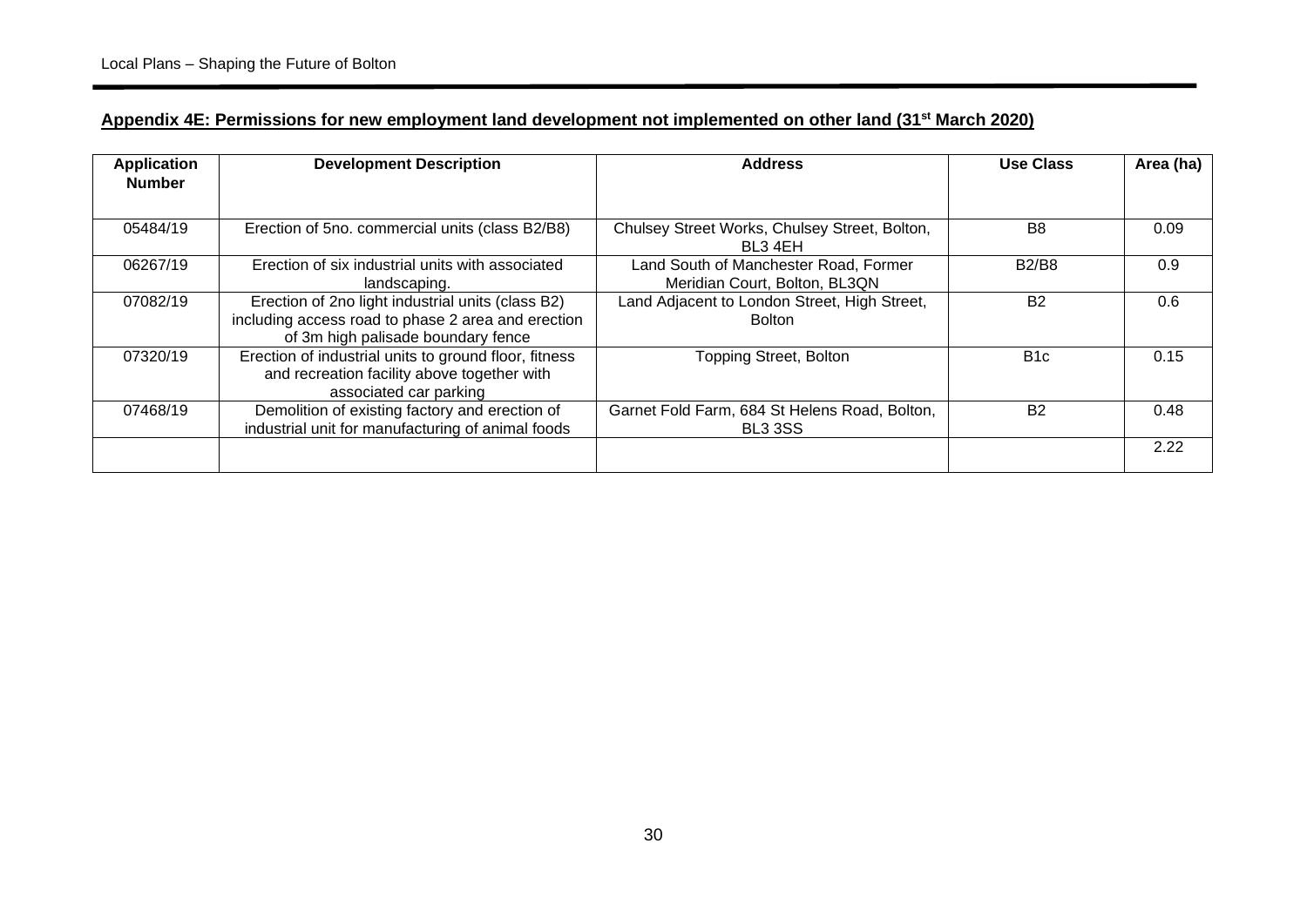# **Appendix 4F: Permissions for new employment land development not implemented summary**

| <b>Land Type</b>                 | <b>Unimplemented Permissions (ha)</b> |
|----------------------------------|---------------------------------------|
| <b>Allocated Employment Land</b> | 22.98                                 |
| Protected Employment Land        | 15.26                                 |
| <b>Mixed Use Allocations</b>     | 5.76                                  |
| <b>Bolton Town Centre</b>        | 4.07                                  |
| Other Unallocated land           | 2.22                                  |
| Total                            | 50.29                                 |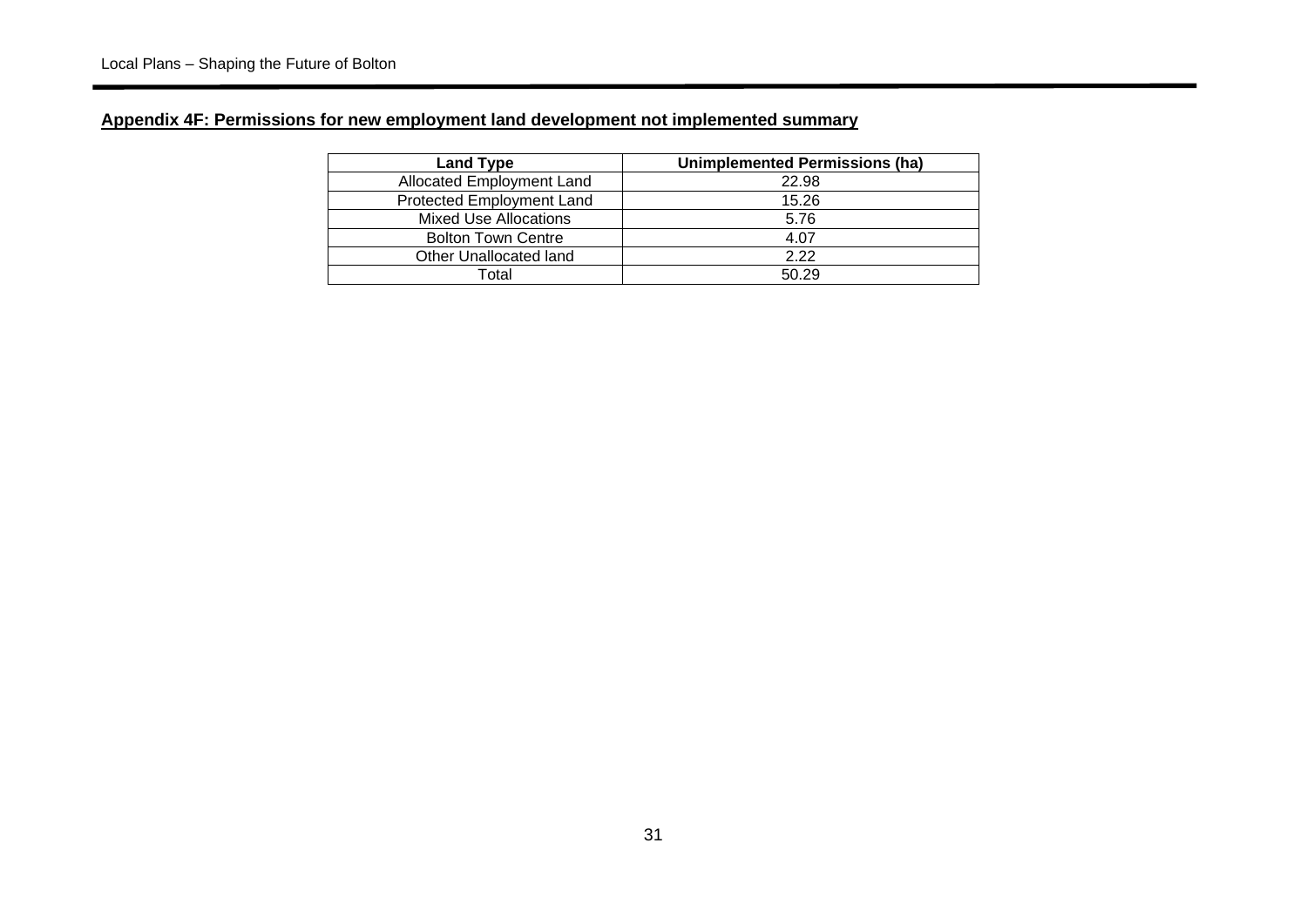#### **Appendix 5: Applications for new employment land yet to be determined**

The table below shows applications for new employment land development that have not been determined on unallocated land. There are no such undetermined applications on allocated employment land, protected employment land, mixed use allocations or in Bolton town centre. This information does not include undetermined extensions or changes of use.

| <b>Application</b> | <b>Development Description</b>                                                                                                                                                                                                                                                                                                                                                          | <b>Address</b>                                                                              | <b>Use Class</b> | Area (ha) |
|--------------------|-----------------------------------------------------------------------------------------------------------------------------------------------------------------------------------------------------------------------------------------------------------------------------------------------------------------------------------------------------------------------------------------|---------------------------------------------------------------------------------------------|------------------|-----------|
| <b>Number</b>      |                                                                                                                                                                                                                                                                                                                                                                                         |                                                                                             |                  |           |
| 04766/18           | Part A: Outline application for strategic employment<br>development for industrial (Class B1c/B2), storage<br>and distribution (class B8) and/or research and<br>development (class B1b) uses each with ancillary<br>office space (class B1A) parking and associated<br>facilities, (class D1) ancillary food and drink (class<br>A3/A4/A5) and associated roads and landscape<br>works | Land West of Wingates Industrial Estate, Off<br>Chorley Road, Westhoughton, Bolton, BL5 3LY | B1c/B2/B8        | 33.14     |
|                    | Part B: Full planning application for demolition of<br>building/structures, upgrade to highway<br>infrastructure, creation of new access to Wimberry<br>Hill Road, formation of development platforms,<br>boundary landscaping and ecological enhancement<br>area                                                                                                                       |                                                                                             |                  |           |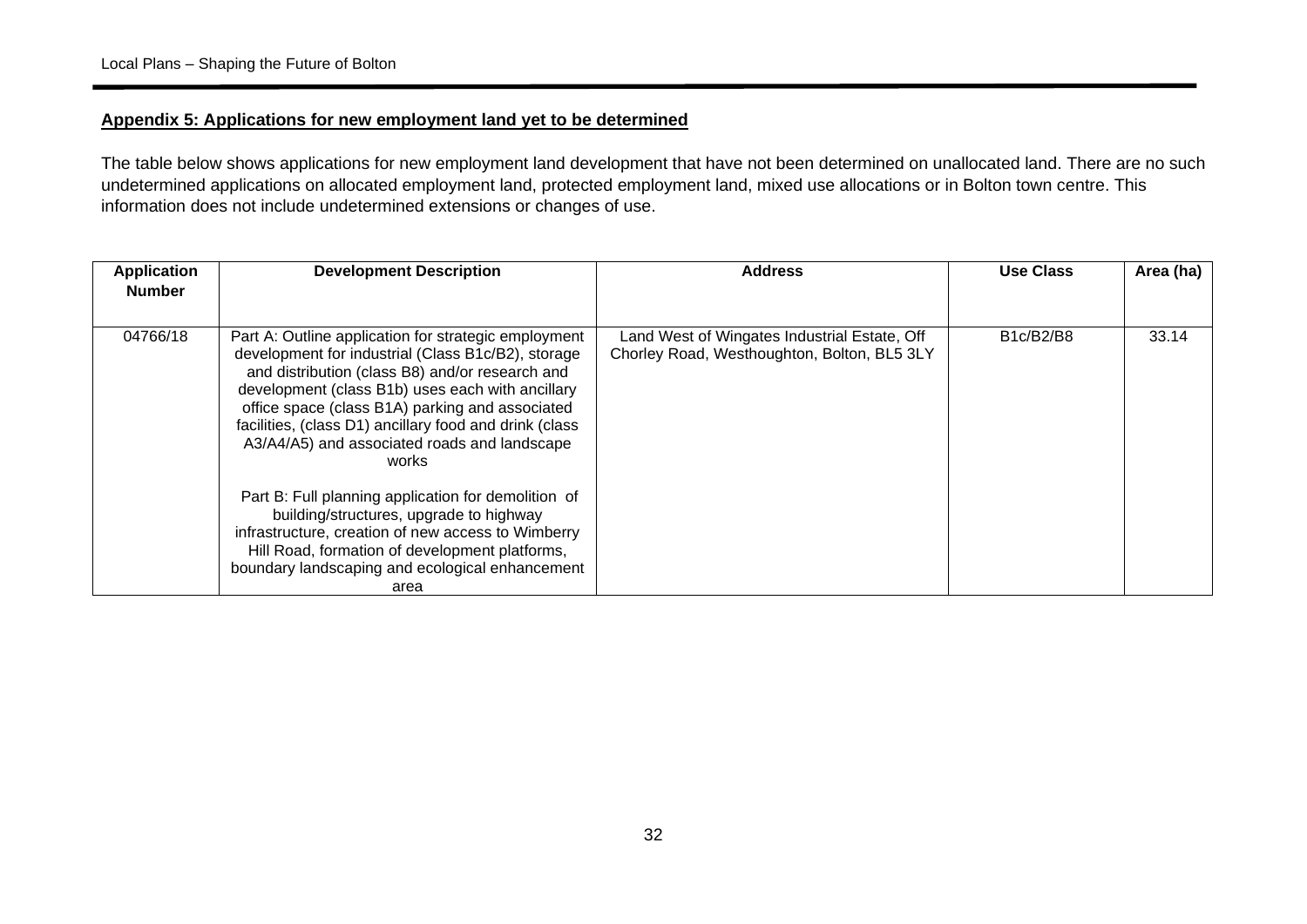# **Appendix 6: Annual and Average Take Up Rates 1985 – March 2020**

| Year              | <b>Completions</b> | Year              | 10 <sub>yr</sub>   | Year              | 5 yr               |
|-------------------|--------------------|-------------------|--------------------|-------------------|--------------------|
|                   | (ha)               |                   | <b>Completions</b> |                   | <b>Completions</b> |
|                   |                    |                   | (ha)               |                   | (ha)               |
| 1985              | 5.3                |                   |                    |                   |                    |
| 1986              | 3.2                |                   |                    |                   |                    |
| 1987              | 2.1                |                   |                    |                   |                    |
| 1988              | $\overline{3}$     |                   |                    |                   |                    |
| 1989              | 8.8                |                   |                    |                   |                    |
| 1990              | 14                 |                   |                    |                   |                    |
| 1991              | 8.2                |                   |                    |                   |                    |
| 1992              | 4                  |                   |                    |                   |                    |
| 1993              | 11.5               |                   |                    |                   |                    |
| 1994              | 6.7                |                   |                    |                   |                    |
| 1995              | 4                  |                   |                    |                   |                    |
| 1996              | 5.8                |                   |                    |                   |                    |
| 1997              | 8.68               |                   |                    |                   |                    |
| 1998              | 5.23               |                   |                    |                   |                    |
| 1999              | 10.21              |                   |                    |                   |                    |
| 2000              | 9.86               |                   |                    |                   |                    |
| 2001              | 12.45              |                   |                    |                   |                    |
| 2002              | 8.4                |                   |                    |                   |                    |
| <b>March 2004</b> | 18.59              |                   |                    |                   |                    |
| <b>March 2005</b> | 6.97               |                   |                    |                   |                    |
| <b>March 2006</b> | 10.10              |                   |                    |                   |                    |
| <b>March 2007</b> | 18.56              |                   |                    |                   |                    |
| <b>March 2008</b> | 6.97               |                   |                    |                   |                    |
| <b>March 2009</b> | 3.79               |                   |                    |                   |                    |
| <b>March 2010</b> | 1.06               |                   |                    |                   |                    |
| March 2011        | 0.9                | <b>March 2011</b> | 0.9                |                   |                    |
| <b>March 2012</b> | 2.4                | March 2012        | 2.4                |                   |                    |
|                   |                    |                   |                    |                   |                    |
| <b>March 2013</b> | 1.2                | <b>March 2013</b> | 1.2                |                   |                    |
| <b>March 2014</b> | 0.1                | <b>March 2014</b> | 0.1                |                   |                    |
| <b>March 2015</b> | 0.4                | <b>March 2015</b> | 0.4                |                   |                    |
| <b>March 2016</b> | 16.44              | <b>March 2016</b> | 16.44              | <b>March 2016</b> | 16.44              |
| <b>March 2017</b> | 23.24              | <b>March 2017</b> | 23.24              | <b>March 2017</b> | 23.24              |
| <b>March 2018</b> | 6.21               | <b>March 2018</b> | 6.21               | <b>March 2018</b> | 6.21               |
| <b>March 2019</b> | 13.52              | <b>March 2019</b> | 13.52              | <b>March 2019</b> | 13.52              |
| <b>March 2020</b> | 0.25               | <b>March 2020</b> | 0.25               | <b>March 2020</b> | 0.25               |
| <b>TOTAL</b>      | 262.13             |                   | 64.66              |                   | 59.66              |
| <b>AVERAGE</b>    | 7.49               |                   | 6.47               |                   | 11.93              |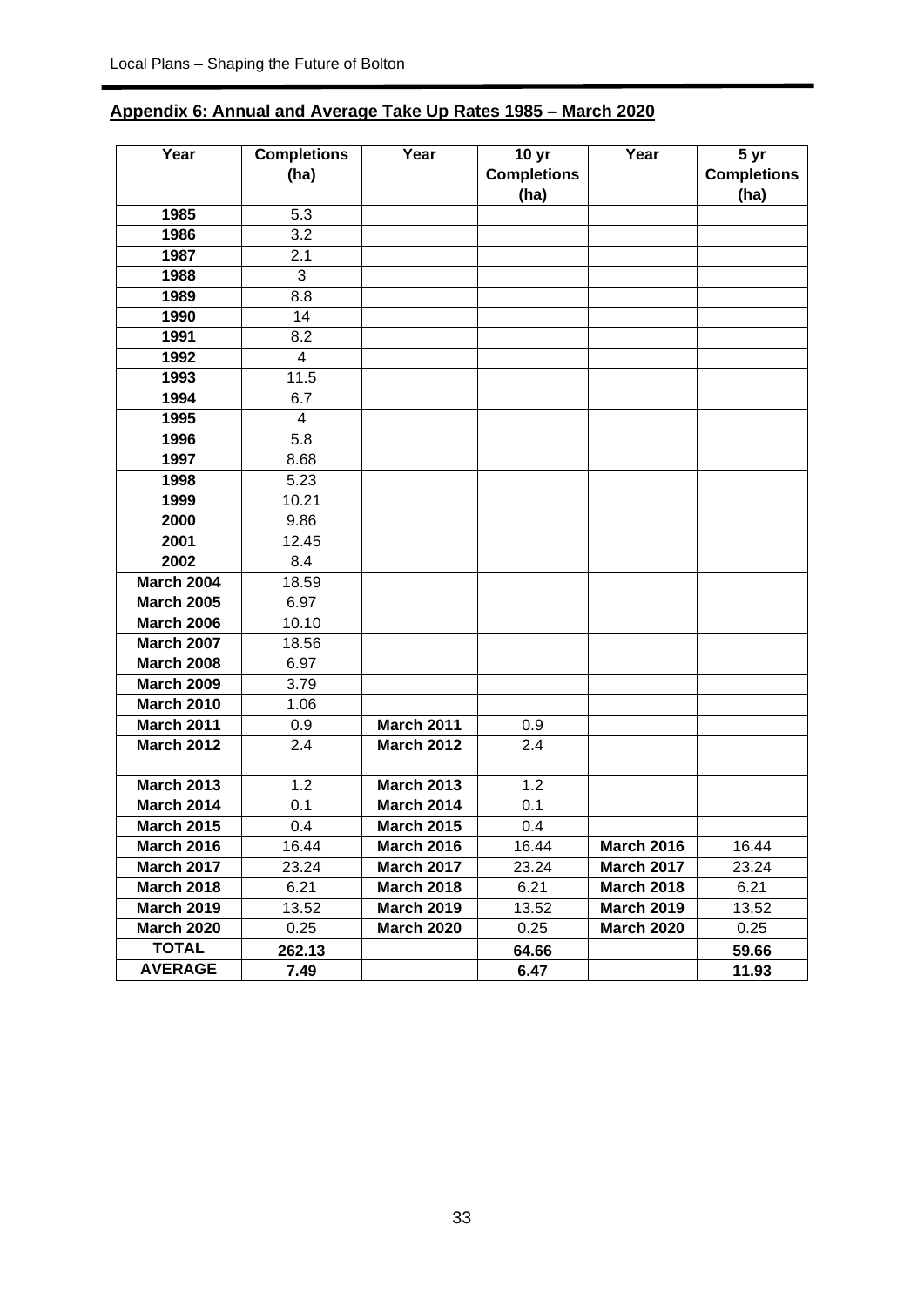# **Appendix 7: Losses of employment land and floorspace**

There were employment losses in Bolton town centre, on protected employment land, mixed use allocations and other land. These are outlined below:

| <b>Application</b> | <b>Development</b>                                                                                                                                                                                                      | Location                                                        | Site/allocation                                                            | <b>Use</b>       | <b>Floorspace</b>     | <b>Employment</b> | <b>Under</b>          |
|--------------------|-------------------------------------------------------------------------------------------------------------------------------------------------------------------------------------------------------------------------|-----------------------------------------------------------------|----------------------------------------------------------------------------|------------------|-----------------------|-------------------|-----------------------|
| <b>Number</b>      |                                                                                                                                                                                                                         |                                                                 |                                                                            | <b>Class</b>     | lost(M <sup>2</sup> ) | land lost (ha)    | construction          |
|                    |                                                                                                                                                                                                                         |                                                                 |                                                                            | Lost             |                       |                   | or complete?          |
| 07088/19           | Demolition of existing buildings<br>and the erection of 4no. units for<br>industrial uses (use class<br>B1/B2/B8), together with<br>access, landscaping, car<br>parking and associated works                            | <b>Platinum Business Park</b><br>Lostock, Bolton                | Protected<br>Employment:<br>Lostock Industrial<br>Estate (Lynstock<br>Way) | <b>B2</b>        | 10796                 | 0                 | Under<br>construction |
| 06042/19           | Erection of 4no. detached<br>residential dwellings with<br>associated access and<br>landscaping details                                                                                                                 | Land at Adelaide Street<br>& Bridgeman Street,<br><b>Bolton</b> | <b>Mixed Use</b><br>Development:<br><b>Higher Swann</b><br>Lane/Sunnyside  | B <sub>8</sub>   | 2646                  | 0.34              | Under<br>construction |
| 05744/19           | Demolition of existing building<br>and erection of a two storey<br>warehouse with office on first<br>floor. Demolition of existing<br>building and erection of a two<br>storey warehouse with office on<br>first floor. | Northern Geological<br>Supplies, Gas Street,<br>Bolton, BI1 4TQ | <b>Bolton Town</b><br>Centre                                               | B <sub>8</sub>   | 146                   | N/A               | Under<br>construction |
| 02587/17           | Change of use of first floor from<br>offices (B1) to 10no. unit house<br>in multiple occupation (C4)<br>along with external and internal<br>alterations to ground and first<br>floors, including altered access         | 135-137 Market Street,<br>Farnworth, Bolton, BI4<br>8EX         | N/A                                                                        | B <sub>1</sub> a | 320.2                 | N/A               | Under<br>construction |
| 96907/16           | Outline application for<br>demolition of existing buildings<br>and erection of up to 121<br>dwellings including new access<br>and associated works (access<br>details only)                                             | Beehive Mills, Crescent<br>Road, Bolton, BI3 2JT                | N/A                                                                        | B <sub>8</sub>   | 48196                 | 3.55              | Under<br>construction |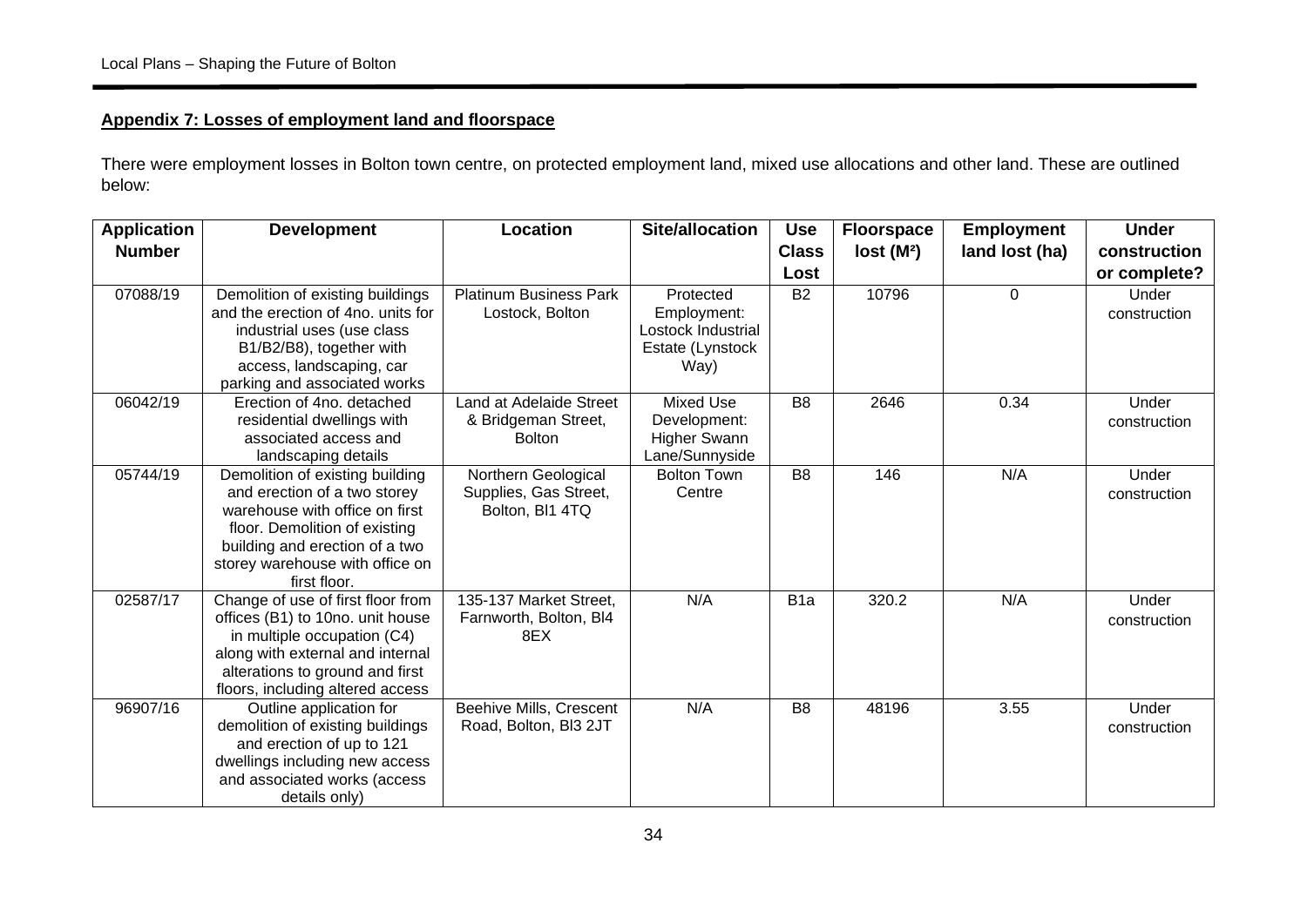| 07988/20 | Change of use from business      | Mill 3, Unit 24, Halliwell | Mixed Use:             | B <sub>1</sub> a | 161     | N/A  | Complete |
|----------|----------------------------------|----------------------------|------------------------|------------------|---------|------|----------|
|          | use (class B1) to yoga studio    | Industrial Estate,         | <b>Halliwell Mills</b> |                  |         |      |          |
|          | (class D2)                       | Rossini Street, Bolton,    |                        |                  |         |      |          |
|          |                                  | BL1 8DL                    |                        |                  |         |      |          |
| 06860/19 | Alteration and conversion of     | The Yard, Dodd Lane,       | N/A                    | B <sub>8</sub>   | 1767    | N/A  | Complete |
|          | office/workshop/warehouse into   | Westhoughton, Bolton,      |                        |                  |         |      |          |
|          | smaller storage and distribution | BL5 3NU                    |                        |                  |         |      |          |
|          | units (B8 class use) with        |                            |                        |                  |         |      |          |
|          | ancillary offices and demolition |                            |                        |                  |         |      |          |
|          | of part ground and first floor   |                            |                        |                  |         |      |          |
|          | together with associated car     |                            |                        |                  |         |      |          |
|          | parking                          |                            |                        |                  |         |      |          |
| 07244/19 | Change of use of from office     | Unit 24, Dunscar           | N/A                    | B <sub>1</sub> a | 37      | N/A  | Complete |
|          | (class B1) to aesthetic clinic   | Industrial Estate,         |                        |                  |         |      |          |
|          | (class D1)                       | Egerton, Bolton, BL7       |                        |                  |         |      |          |
|          |                                  | 9PQ                        |                        |                  |         |      |          |
| 06402/19 | Change of use from B2            | Unit 7b, St Pauls Mill,    | N/A                    | <b>B2</b>        | 171     | N/A  | Complete |
|          | (industrial) to D1 (education)   | Barbara Street, Bolton,    |                        |                  |         |      |          |
|          |                                  | BL3 6UQ                    |                        |                  |         |      |          |
| 06672/19 | Retrospective application to     | T Sutcliffe and Co Ltd     | N/A                    | B <sub>8</sub>   | 582     | N/A  | Complete |
|          | demolish part and replace with   | Weston Street, Bolton,     |                        |                  |         |      |          |
|          | an extension to the existing     | BL3 2AL                    |                        |                  |         |      |          |
|          | building and retention of the    |                            |                        |                  |         |      |          |
|          | existing B1/B8 use for food      |                            |                        |                  |         |      |          |
|          | processing(B1) and food          |                            |                        |                  |         |      |          |
|          | distribution (B8)                |                            |                        |                  |         |      |          |
|          |                                  |                            |                        |                  | 64822.2 | 3.89 |          |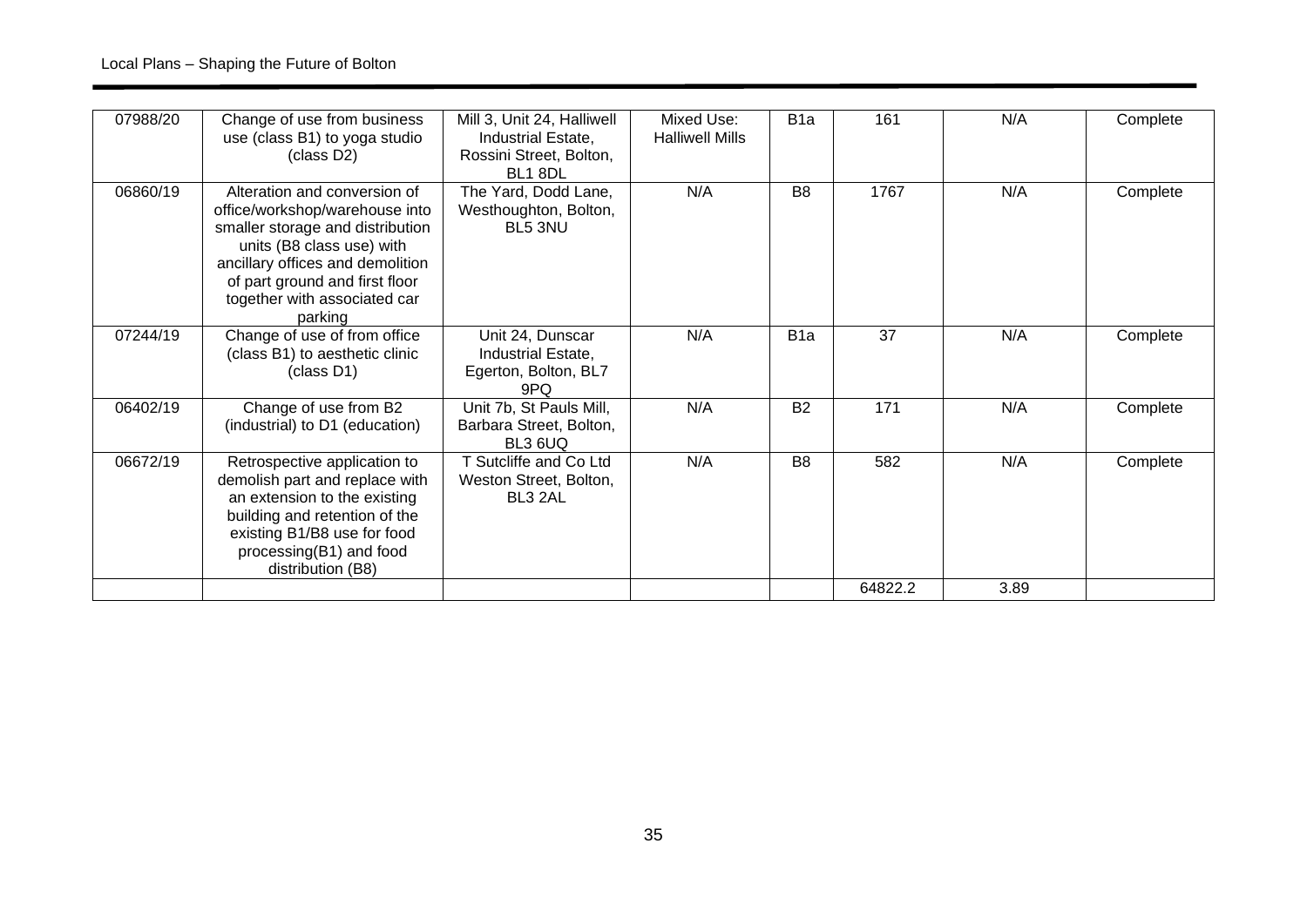# **Appendix 8a: Logistics North Site Plan**

![](_page_35_Picture_2.jpeg)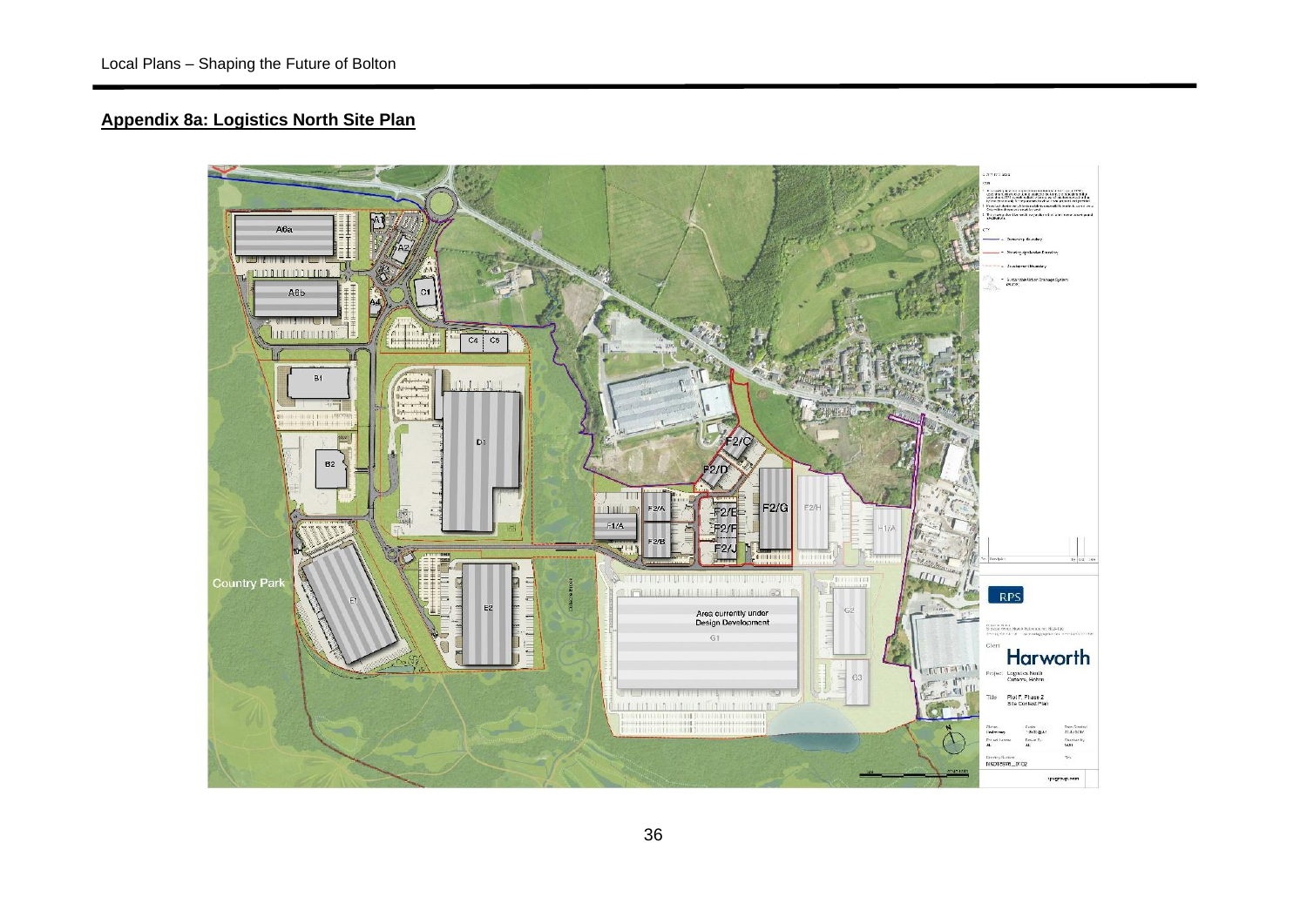#### **Appendix 8B: Logistics North Summary by Status**

| <b>Plot</b>       | <b>Planning</b>    | <b>Brief</b>               | <b>Site</b> | <b>Use</b>       | <b>Floors</b>  | <b>Proposed</b> |
|-------------------|--------------------|----------------------------|-------------|------------------|----------------|-----------------|
|                   | <b>Application</b> | <b>Development</b>         | <b>Size</b> | <b>Class</b>     | pace           | <b>Occupier</b> |
|                   | <b>Number</b>      | <b>Description</b>         | (ha)        |                  | M <sup>2</sup> |                 |
| A4                | 07367/19           | Erection of a building     | 0.57        | B <sub>1</sub> a | 368            | Unknown         |
|                   |                    | (access details only)      |             |                  |                |                 |
|                   |                    | to be used for use         |             |                  |                |                 |
|                   |                    | classes $a3/a5/b1/d1$      |             |                  |                |                 |
| C <sub>1</sub>    | 07368/19           | Erection of Petrol         | $0^*$       | <b>Non</b>       | $\Omega$       | Uknown          |
|                   |                    | <b>Filling Station</b>     |             | employm          |                |                 |
|                   |                    |                            |             | ent              |                |                 |
| <b>Land North</b> | 00976/17           | Erection of an             | 1.4         | <b>B2</b>        | 2574           | Aldi            |
| of Unit D1        |                    | employment unit            |             |                  |                |                 |
| G <sub>1</sub>    | 04904/18           | Erection of a              | 17.7        | B <sub>8</sub>   | 59389          | Lidl            |
|                   |                    | <b>Distribution Centre</b> |             |                  |                |                 |
| F2/H              | 05408/19           | Erection of an             | 2.59        | <b>B2/B8</b>     | 12202          | Unknown         |
|                   |                    | Industrial Unit            |             | (assume          |                |                 |
|                   |                    |                            |             | B8)              |                |                 |
|                   |                    |                            | 22.26       |                  | 74533          |                 |

#### I. Uncommenced Schemes/Plots

\*permission is for a non-employment use, effectively a loss of employment land

#### II. Under Construction Schemes/Plots

There are no schemes currently under construction at Allocation 5P1.1 Logistics North (Cutacre), as at 31 March 2020.

#### III. Completed Schemes/Plots

| <b>Plot</b>    | <b>Planning</b>    | <b>Brief</b>                               | <b>Site</b> | <b>Use</b>     | <b>Floors</b>  | <b>Occupier</b>                                                                | Year            |
|----------------|--------------------|--------------------------------------------|-------------|----------------|----------------|--------------------------------------------------------------------------------|-----------------|
|                | <b>Application</b> | <b>Development</b>                         | <b>Size</b> | <b>Class</b>   | pace           |                                                                                | <b>Complete</b> |
|                | <b>Number</b>      | <b>Description</b>                         | (ha)        |                | M <sup>2</sup> |                                                                                |                 |
| A <sub>6</sub> | 94417/15           | Erection of two<br>employment<br>buildings | 8.6         | B <sub>8</sub> | 37172          | Unit $A -$<br>Whistl<br>Unit B -<br>Vacant                                     | 2016/2017       |
| <b>B1</b>      | 93774/15           | Erection of a<br>manufacturing<br>building | 3.34        | <b>B2</b>      | 12501          | <b>MBDA</b>                                                                    | 2016/2017       |
|                | 94578/15           | Two storey extension                       | N/A         | <b>B2</b>      | 3063           | <b>MBDA</b>                                                                    | 2017/2018       |
| <b>B2</b>      | 93656/15           | Erection of a<br>warehouse building        | 2.04        | B <sub>8</sub> | 8281           | Komatsu<br>(Joy<br>Global)                                                     | 2016/2017       |
| C4/C5          | 97463/16           | Erection of two<br>employment<br>buildings | 1.09        | <b>B2</b>      | 4853           | $C4 -$<br>Northern<br><b>Building</b><br><b>Plastics</b><br>$C5 -$<br>Vaclensa | 2017/2018       |